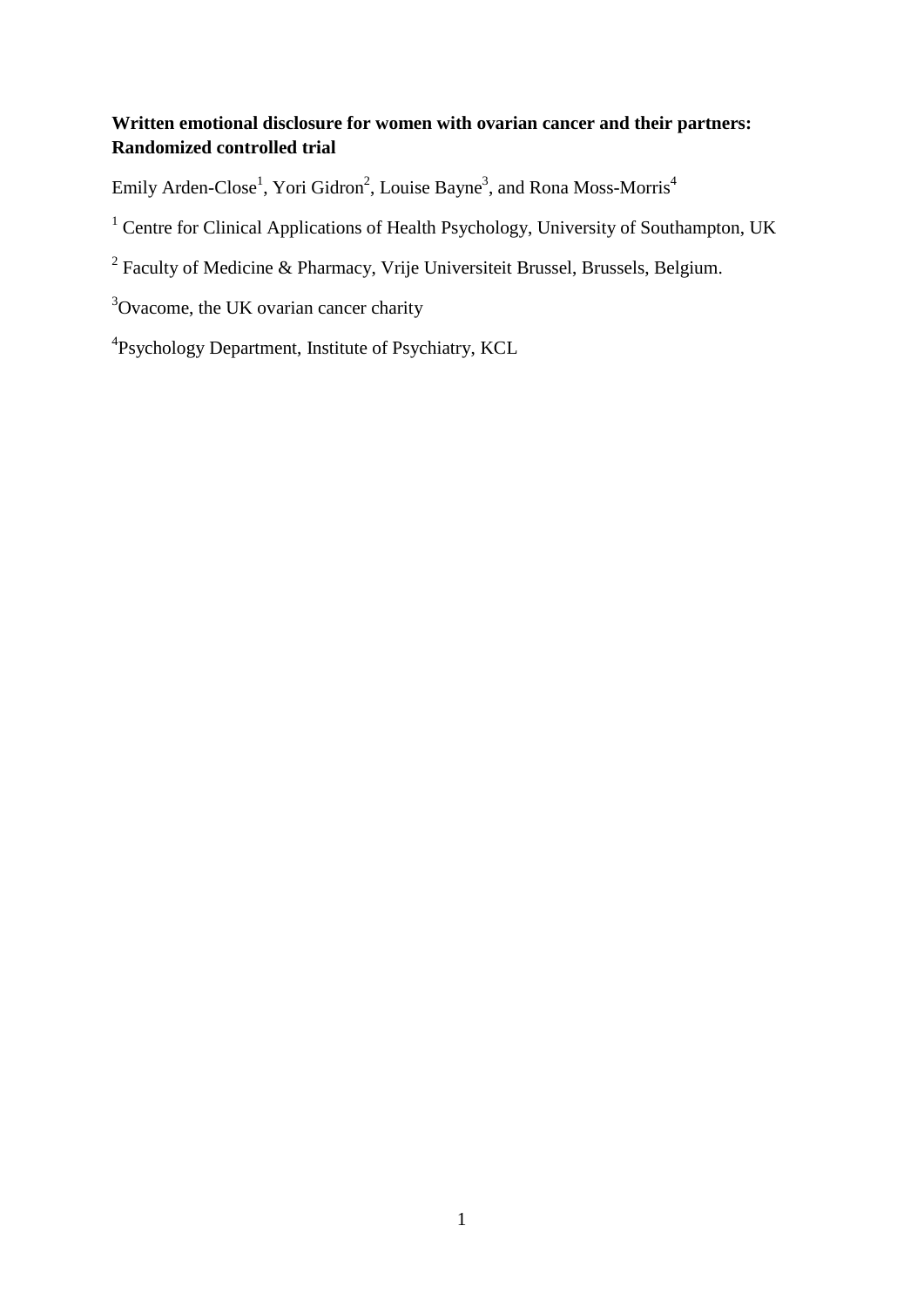## **Abstract**

Objective: Written emotional disclosure for 15-**20** minutes a day over **3-4** days improves physical and psychological health, and may benefit cancer patients. However, **no** studies have tested the effectiveness of guided writing in cancer patients and their partners. A randomized controlled trial tested whether writing about the patient's diagnosis and treatment of ovarian cancer using the Guided Disclosure Protocol (GDP) is effective in reducing perceived stress and improving quality of life (QoL) in ovarian cancer couples. The study also tested two theories that may account for beneficial effects of written emotional disclosure, the cognitive processing hypothesis and the social interaction hypothesis. Methods: Patients and their partners (N=102 couples) were randomised to write at home for 15 minutes a day over three days about the patient's diagnosis and treatment **using the** GDP or what the patient did the previous day (control). Couples were assessed at baseline, three and six month follow-ups on **the primary outcomes of** perceived stress and QoL, and **secondary outcomes of** intrusive thoughts (testing the cognitive processing hypothesis), and illness-related couple communication (testing the social interaction hypothesis). Results: There were no main effects for **any** outcomes. However, in patients, the GDP improved QoL if illness-related couple communication improved, and buffered the effect of intrusive thoughts on perceived stress.

Conclusions: The GDP **might** benefit patients in certain circumstances, through changes in communication (in line with the social interaction hypothesis). Further research is needed to determine whether patients benefit from interventions to improve illness-related couple communication, and under which conditions.

**Keywords**: written emotional disclosure, ovarian cancer, randomized controlled trial; partners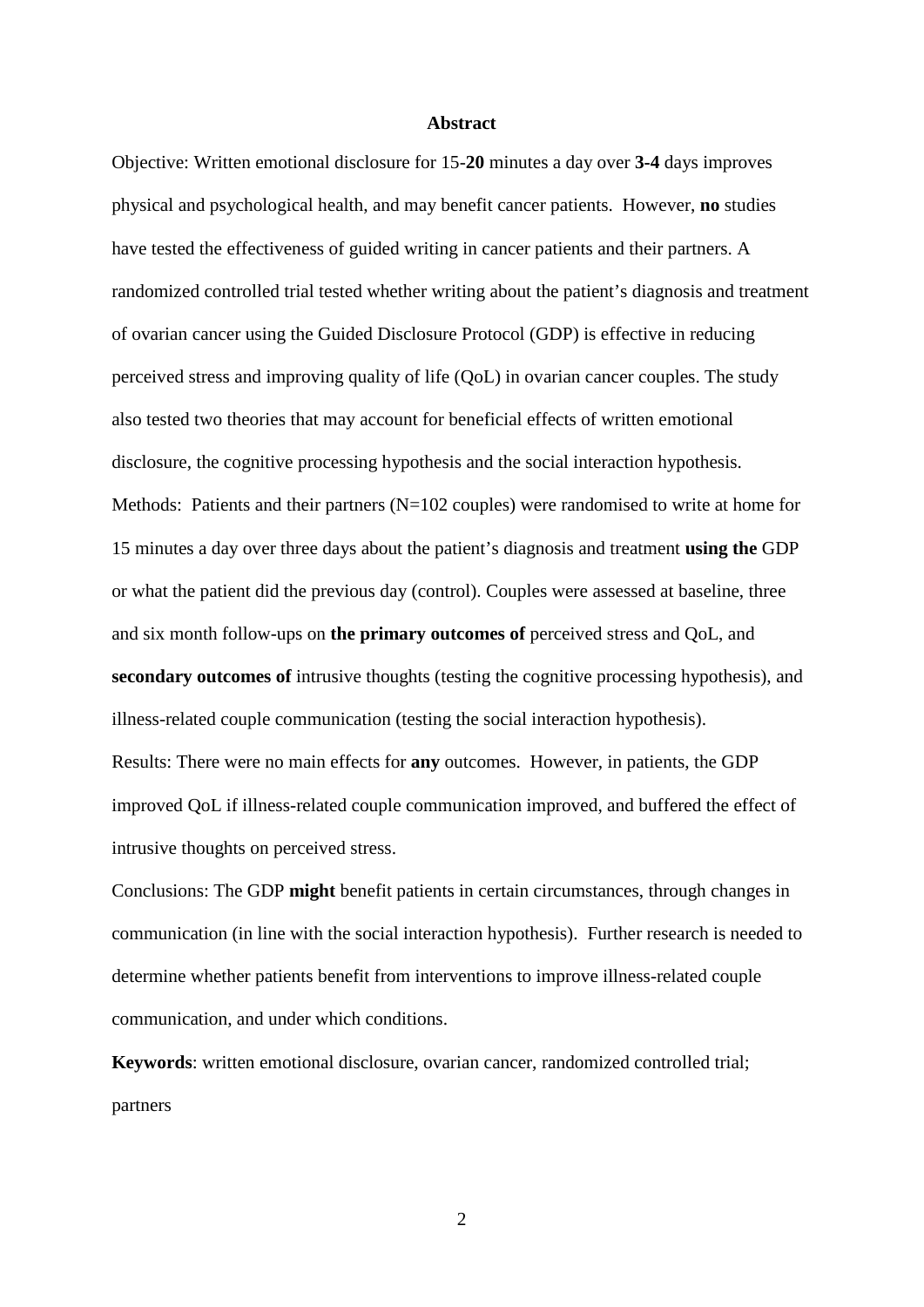Ovarian cancer is the leading cause of death from gynaecological malignancies. Fiveyear survival in the UK is 41% [1]. It is often diagnosed at an advanced stage due to lack of or non-specific symptoms [2]. Consequently, despite aggressive treatment, most patients relapse within two years. Patients often experience elevated levels of distress [3] and poor quality of life (QoL) [4-5], suggesting that psychological interventions should be well received. However, in a systematic review of 18 interventions for patients with gynaecological cancers, only one reduced distress, and there were no effects on physical symptoms or functioning [6]. Furthermore, due to multiple methodological limitations **including small sample sizes, low consent rates, floor effects and high loss to follow-up**, generalizability of these studies to the clinic is questionable. Finally, such interventions are costly and time-consuming.

An inexpensive, adjunct alternative may be written emotional disclosure of traumatic events for as little as 15 minutes a day over three days, which has led to improved mental and physical health across 146 studies [7], and physical health in clinical populations [8]. Fourteen studies have tested written disclosure in cancer patients [9-22]. Although some small, possibly underpowered studies [9-11, 14, 16] demonstrated negative findings, improvements have been demonstrated in physical symptoms [12, 18, 22], psychological distress [18], and QoL [22] in breast cancer, **particularly when participants are required to write about their cancer [12, 18, 22]**. **One large study with negative findings [20] demonstrated reductions in depressive symptoms in women who wrote about their cancer.** Written disclosure has also improved couple-related outcomes in other populations [23-25]. By inducing self-reflection, couple-related writing may act as a springboard for discussing the illness, and thus reduce distress and improve QoL in both partners.

Several theories may explain the effectiveness of written disclosure. The cognitive processing hypothesis holds that written disclosure may enable coherent restructuring of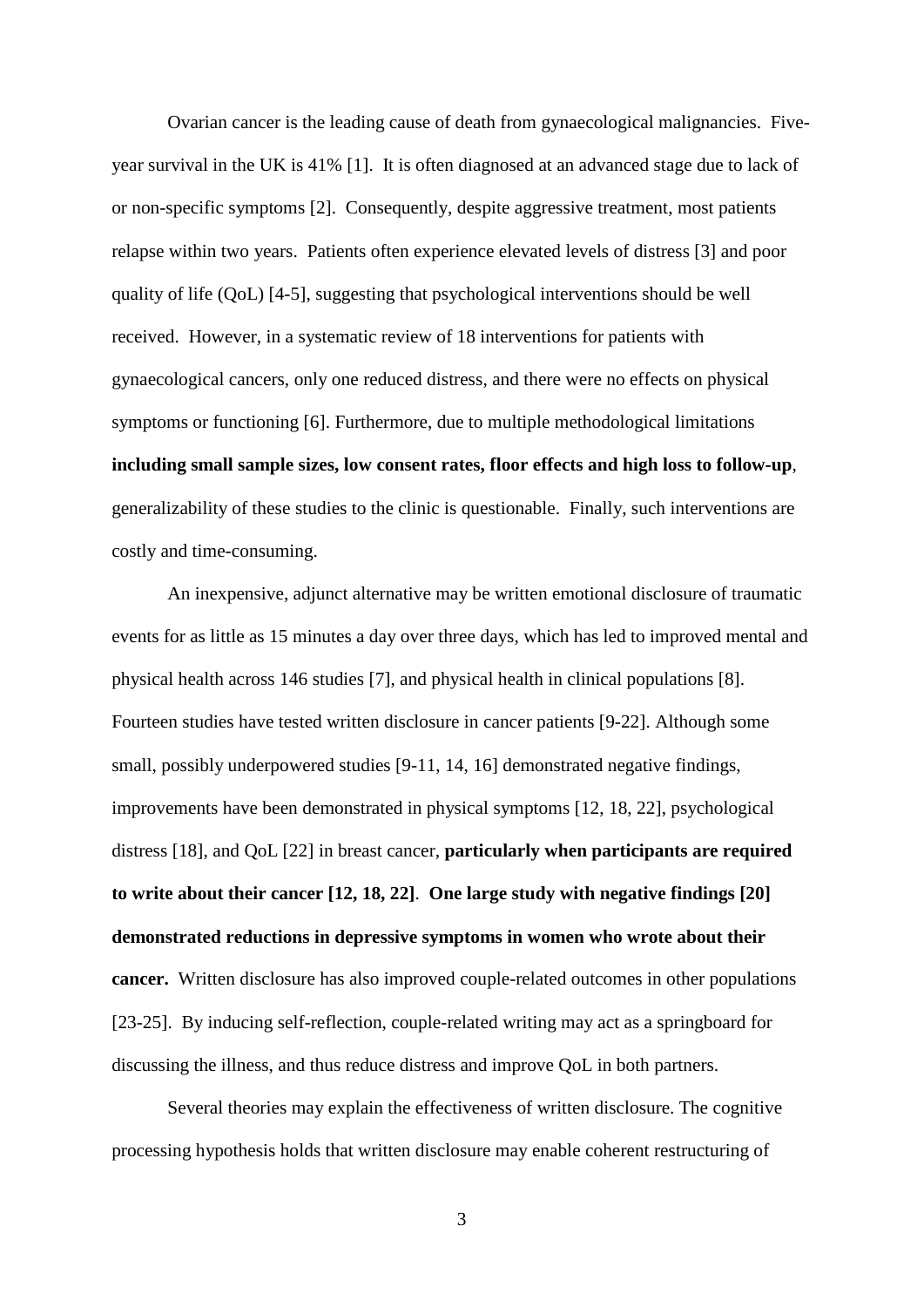traumatic memories into existing schemas [26-27], leading to resolution of the trauma and improved physical health [28]. Based on this theory, improved mood following writing should be mediated through reductions in intrusive thoughts, reflecting more cognitive control over traumatic information. Also, structured writing should facilitate cognitive restructuring of traumatic memories. Duncan and Gidron [29] therefore developed the Guided Disclosure Protocol (GDP). In addition to describing their thoughts and feelings at the time of the event (Day 2), participants describe the event chronologically, with causal links between the event's segments (Day 1), reflect on how the event affected their life (Day 2) and write how they currently think and feel about the event, and reflect on future coping with a similar event (Day 3) (see [29-30]). The GDP has reduced visits to general practitioners in frequent attendees [30], and reduced PTSD symptoms in parents of children with cancer [31]. Also, similar structured writing has reduced disease activity in rheumatoid arthritis [32] and improved psychological wellbeing in fibromyalgia [33]. However, the GDP has not been tested in cancer.

The social interaction hypothesis [34] holds that people may be able to interact with others more positively following written disclosure, due to reduced distress and greater selfcontrol. Subsequent increased social sharing following written disclosure (see [35-36]) alerts others to the person's psychological state, and may increase social support and problemsolving, leading to improved psychological well-being

This study tested the effectiveness of writing about the patient's diagnosis and treatment for 15 minutes a day over 3 days, using the GDP, on reducing **perceived stress** and improving QoL in ovarian cancer couples, relative to writing about what the patient did the previous day. GDP participants were expected to demonstrate significantly greater improvements in QoL and reductions in **perceived stress** three months post intervention, maintained at six months. A secondary aim was to test whether improvements were mediated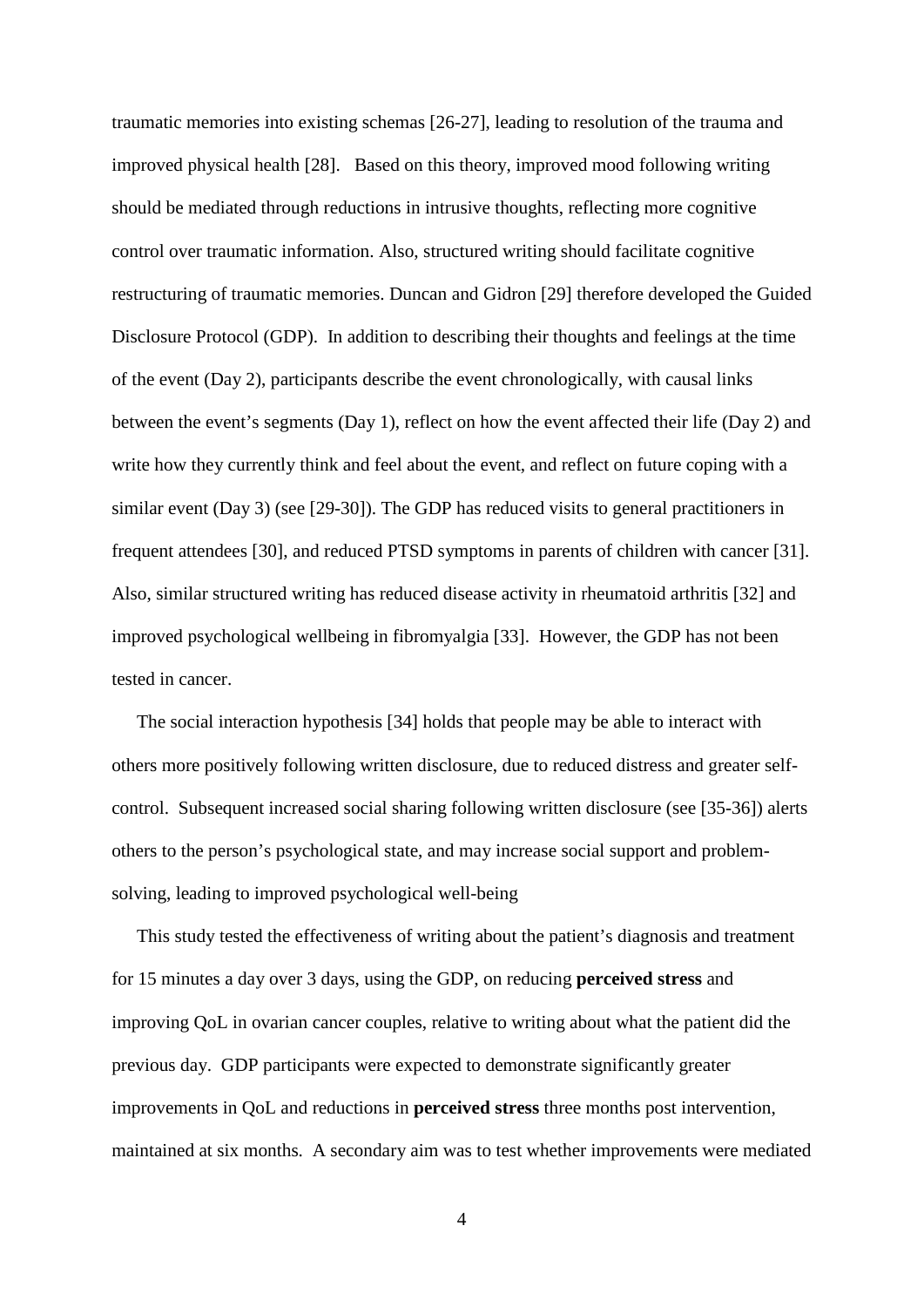through reductions in intrusive thoughts, based on the cognitive processing hypothesis, or via improved illness-related couple communication, based on the social interaction hypothesis.

## Method

The GDP [25] for written emotional disclosure was compared to control writing in a randomized controlled trial (RCT). The study was approved by the relevant departmental ethics committee. It followed CONSORT guidelines for designing and reporting RCTs [37].

# *Participants*

Participants were members of a UK charity for patients with ovarian cancer who had consented to be contacted by third parties, and their spouses/partners. Invitation letters were sent out to 530 patients with the title 'Mrs' (to maximize recruitment of couples), at four time points over 13 months. Interested individuals returned their details in a stamped addressed envelope, and were screened by telephone to determine eligibility and stratify accurately. Uninterested individuals were requested to fill in a slip indicating why from 'I am not interested', 'I am too busy,' 'I am not feeling well' or 'Other'. Eligible participants had been diagnosed with ovarian cancer, were no more than five years post-treatment, able to read and write in English, and age 18 years or above. Spouses lived with a partner with ovarian cancer.

Of 336 respondents who returned a slip or contacted the researcher indicating receipt of the letter<sup>[1](#page-4-0)</sup>, 203 (60%) expressed interest in the study, and 141 couples were eligible. The other 133 were not interested (felt too ill, too busy, or thought the study was not relevant, often due to length of time since their last treatment). Reasons for ineligibility included being single (n=28), and more than five years since their last treatment (n=34). Of these 141 couples, 102 completed baseline measures and were randomized.

<span id="page-4-0"></span> $\frac{1}{1}$ <sup>1</sup>The Ovacome database is not based on hospital records, but updated by members and their families. Many of those who did not respond to the initial letter may have been in hospital, died, moved away or been ineligible to participate.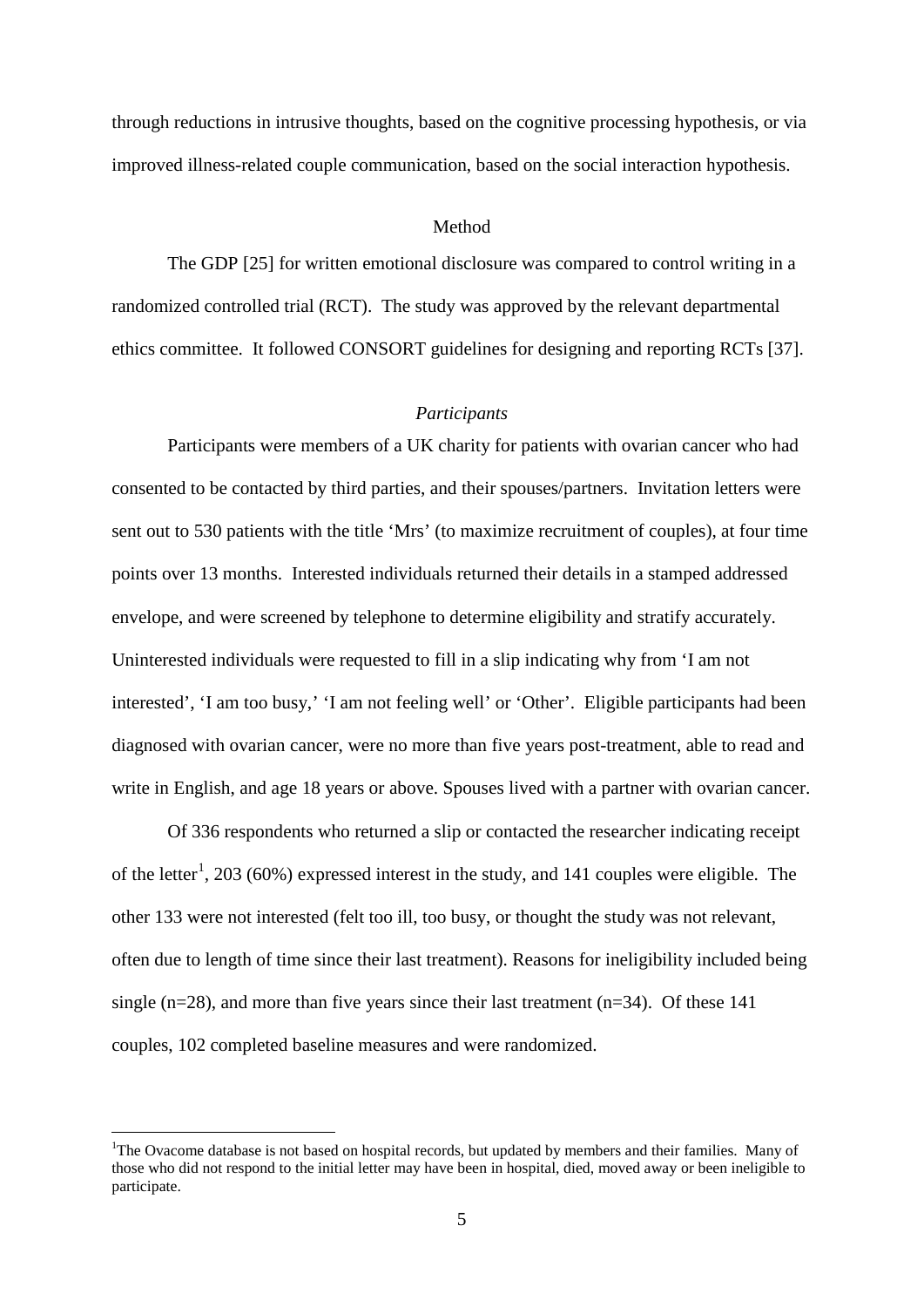# *Procedure*

As participants lived all over the UK, assessments and experimental procedures were carried out by mail and telephone, and the writing completed at home. Eligible participants were sent the initial questionnaire (including all measures described below) and a consent form. Following consent, the writing booklet was sent out, and the writing scheduled for three days within the same week (ideally consecutive). Patients and their partners could choose to write at the same time or different times.

Each day, the participant was telephoned at a designated time, and asked to go to a quiet place, and write continuously for 15 minutes, after which the researcher telephoned again, to tell them to stop. After the last session, participants returned the writing by post, to be typed up and content analyzed. At three and six months, follow-up questionnaires were mailed out. Mail was returned to a researcher who had no contact with the participants. Recruitment took place over 13 months. Flow of participants through the trial and follow-up rates at each time point are reported in Figure 1.

# *Design*

In an RCT, couples were randomly assigned to written emotional disclosure about the patient's diagnosis and treatment (GDP; n=53) or writing about what the patient did the previous day, (control; n=49), for 15 minutes a day over three days. This controlled for experimenter contact (participants were telephoned before and after writing), and the partner thinking about the patient (partners wrote about the patient's activities) [33]. Randomization was conducted before study commencement, in blocks of 10, using [www.randomization.com,](http://www.randomization.com/) matching for recurrence since initial diagnosis, to increase the probability of obtaining equivalent groups regarding prognosis. Opaque envelopes were numbered and the appropriate condition written inside each envelope according to the randomization table, which was then destroyed. The envelopes were locked in a cabinet and inaccessible to anyone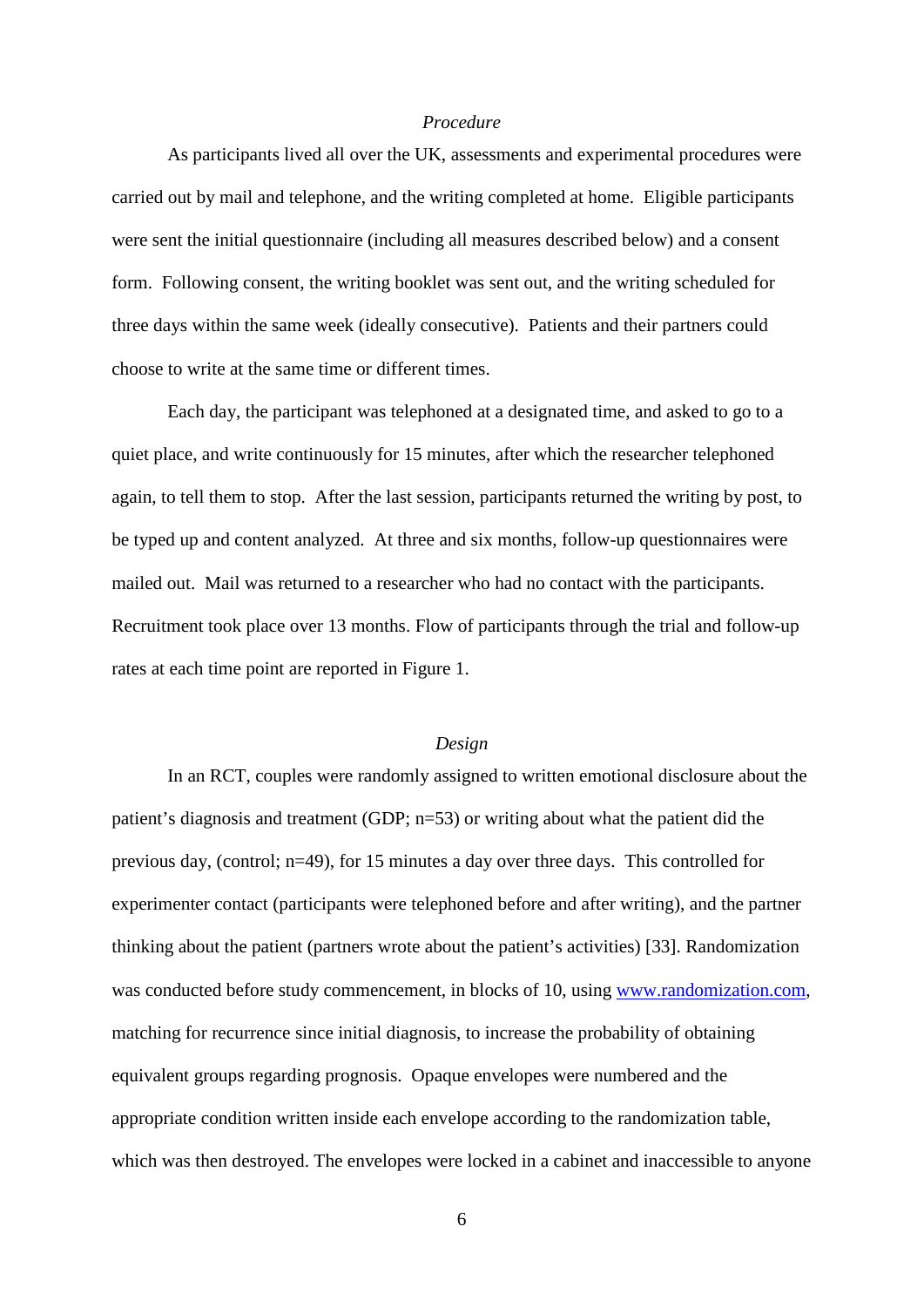involved in the project. Each participant was allocated a number based on the order in which they entered the trial, which corresponded with a numbered envelope. An independent administrator opened the cabinet and appropriate envelope, and informed the first author of group assignment, after which the appropriate task was posted out.

As a single researcher carried out this study, double blinding was not possible. To reduce risk of measurement bias, questionnaires were returned to a researcher who had no contact with the participants and was unaware of group allocation. Also, all outcomes were assessed by self-report questionnaires, which participants filled in at home. To reduce risk of performance variability, the writing instructions were stated clearly on the booklet, and the writing tasks timed. Participants were informed that writing had improved health across a variety of illnesses, and they would be asked to write about events in either an emotional or a non-emotional way, to ensure expectations did not differ by group.

## *Written emotional disclosure*

The GDP protocol was as follows:

*Day 1*: Describe the diagnosis and treatment chronologically, and what led to what, without mentioning emotions.

*Day 2:* Part 1: Describe how you felt and what you thought at the time of the diagnosis; Part 2: What impact has your diagnosis and treatment had on your life, and has it caused you to change priorities?

*Day 3:* How do you currently feel and think about the diagnosis and treatment. Are your current thoughts and feelings the same as at diagnosis? Would you be able to cope with similar situations better because you have experienced it.

Spouses received similar instructions regarding their partner's cancer and their own responses/reflections.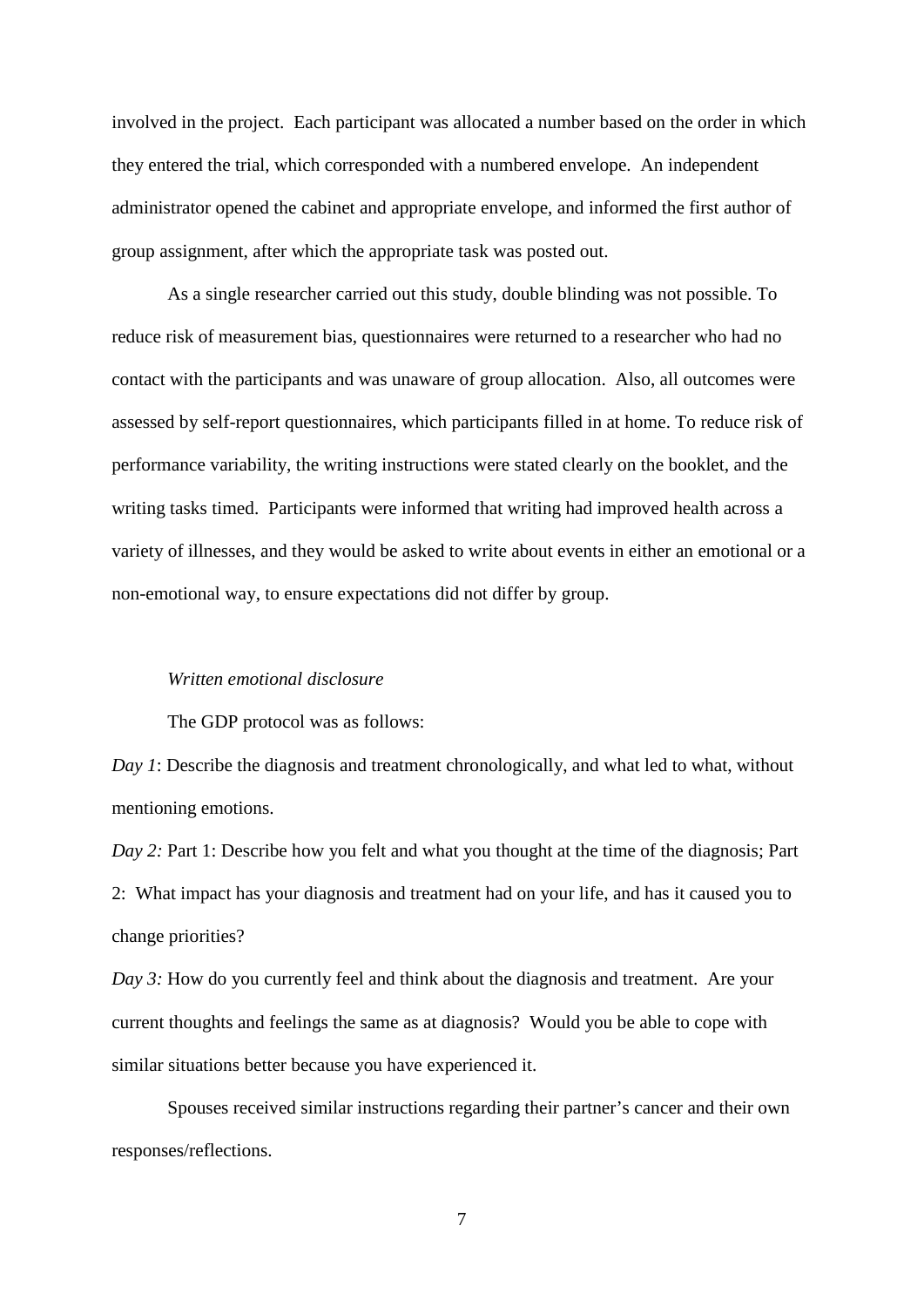#### *Neutral writing*

Both members of the couple wrote about what the patient did the previous day.

#### *Measures*

## *Demographic and medical information*

This included age, occupation, educational level, marital status and time married. For patients, medical information about disease stage, time since diagnosis, time since last treatment, treatment (surgery, chemotherapy and radiotherapy), number of courses of chemotherapy, whether currently undergoing treatment (question repeated at each follow-up), and CA 125 level (a tumour marker with high prognostic value in ovarian cancer) were selfreported. Thirty one of the CA 125 results were later checked with the patients' oncologists, with patient consent (correlation r=.99). CA 125 scores were then categorized as above or below 35 U/ml [38], and inter-rater reliability was Kappa=**.995** (p <.0.001).

# *Primary Outcomes*

# *Quality of Life (QoL)*

The Functional Assessment of Cancer Therapy- General (FACT-G; [39]) assesses QoL in patients with cancer. Patients completed the physical (7 items), social/family (6 items), and functional wellbeing (7 items) subscales<sup>[2](#page-7-0)</sup>. Cronbach's Alpha ranged from .88 to .91, indicating good reliability. Partners completed the physical (6 items), social/family (5 items), and functional wellbeing (6 items) subscales of the FACT-GP [40], an equivalent scale for assessing QoL in the general population. Cronbach's alpha ranged from .81 to .84. In both scales, higher scores indicate better QoL.

# *Perceived Stress*

The Perceived Stress Scale (PSS; [41]) is a 10-item scale measuring the extent to which individuals **perceived** they were unable to cope with stress during the past month.

<span id="page-7-0"></span><sup>&</sup>lt;sup>2</sup> The emotional well-being subscale had low reliability in a pilot study, hence was not utilized.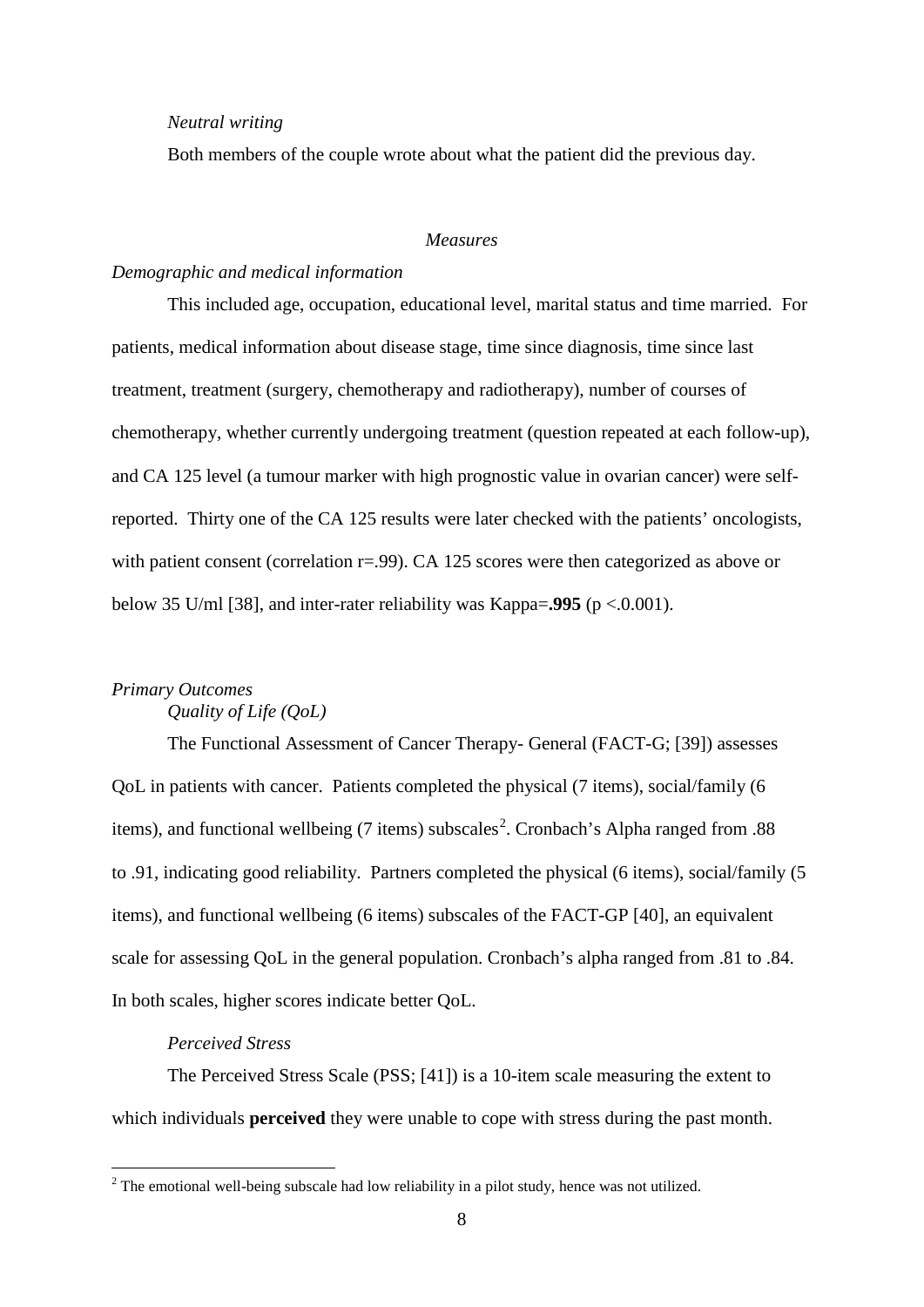Higher scores indicate higher levels of perceived stress. Cronbach's alpha ranged from .90 to .91 for patients, and from .87 to .89 for partners, indicating excellent reliability.

#### *Secondary Outcomes*

### *Intrusive thoughts*

The intrusions subscale (8 items, higher scores indicate higher levels of intrusive thoughts) of the Impact of Event Scale-Revised (IES-R; [42]) assesses intensity of intrusive thoughts 'during the past seven days'. It was completed with regard to the patient's cancer. Cronbach's alpha ranged from .91 to .92 for patients, and from .90 to .92 for partners, indicating excellent reliability.

# *Couple communication*

The Couples' Illness Communication Scale (CICS) is a 4 item scale assessing illnessrelated couple communication [43]. Higher scores indicate better communication. Items cover the individual's ability to discuss the illness with their partner and their impression of their partner's willingness to discuss the illness with them. Cronbach's alpha ranged from .80 to .85 for patients, and from .72 to .80 for partners, indicating good reliability.

# *Word counts and Manipulation Checks*

Percentages of positive emotion, negative emotion, and insight (e.g., understood, realised) words were computed for each writing day, using the programme Linguistic Inquiry and Word Count (LIWC; [44]). Also, after each writing session, participants rated how personal and revealing of emotions they felt their essays were (Pennebaker, 1994, unpublished manuscript).

#### *Sample size calculation*

This was based on the results for the PSS (one of the primary outcomes) from an unpublished pilot study on written emotional disclosure and telephone-based stress management in **27 women with** ovarian cancer. A calculation based on the difference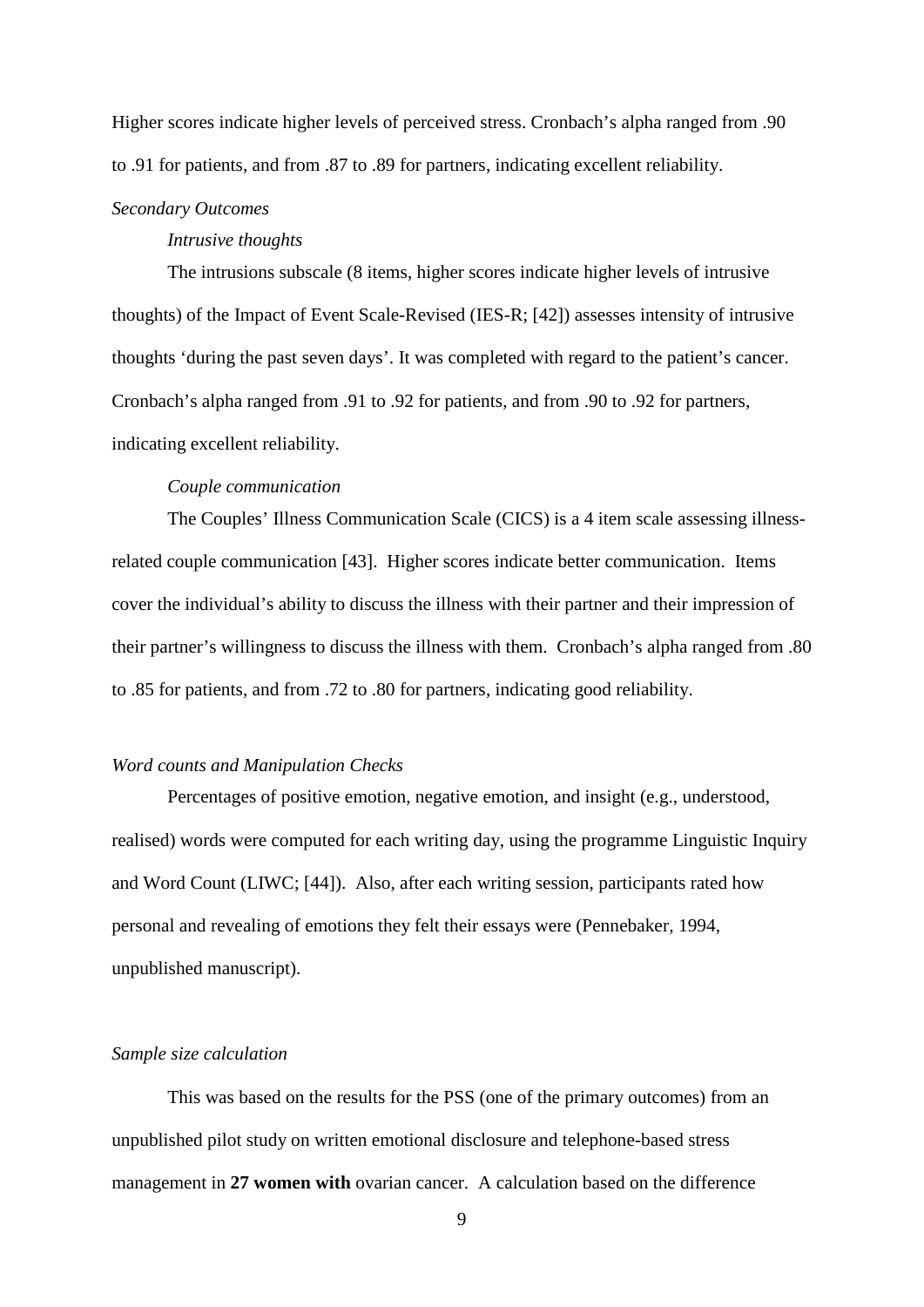between the means at first baseline and **one month** following written disclosure revealed an effect size of 0.70. With 80% power and  $p < .05$  statistical significance, using two-tailed tests, 32 participants per group were required to obtain statistical significance. However, as it included two primary outcomes and a longer follow-up period, we aimed to recruit 50 participants per group.

#### *Statistical analysis*

To determine equivalence between groups on demographic and biomedical characteristics, independent samples T-tests were used for continuous data, and chi-square analysis for categorical data. To test the research questions, 2 x 3 mixed-design repeated measures analyses of covariances (ANCOVA) were performed, with group (GDP, control) as the between-subjects factor, and time (baseline, 3 and 6 months follow-up) as the withinsubjects factor. The main test was a time x group interaction, followed by tests to determine the source of any observed interaction. Effect sizes (Cohen's d) were calculated from  $\eta^2$ . Analyses controlled for baseline demographic and illness differences between groups and were intention-to-treat, by carrying the last observation forward [45].

# Results

Baseline demographic and disease-related characteristics of patients and partners by group are reported in Table 1. GDP participants were significantly younger than controls, and more time had passed since their diagnosis. Therefore, patient age and time since diagnosis were added as covariates. Also, having treatment at retest was included as a covariate, to partly rule out effects of disease progression and new treatments on outcomes.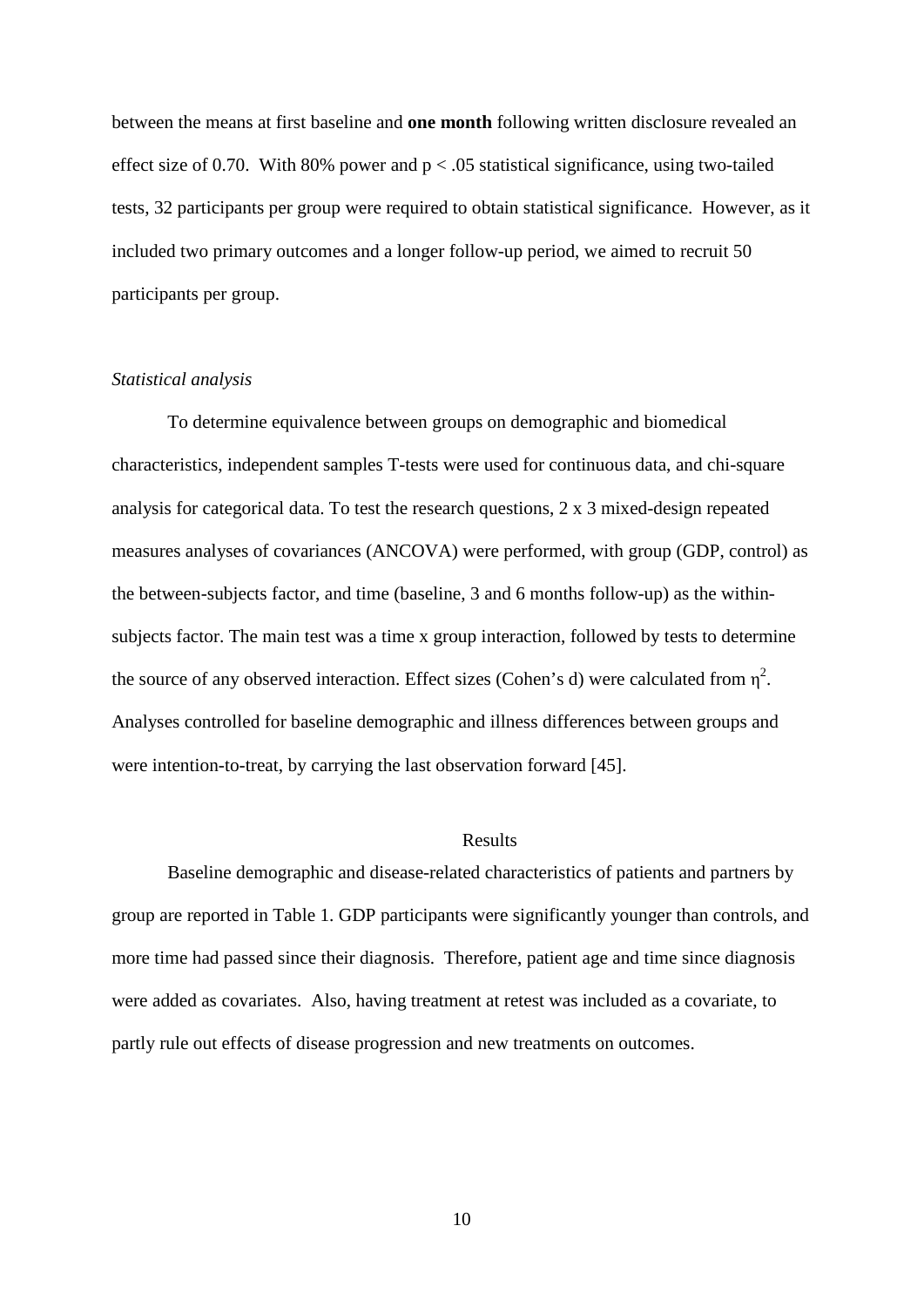## *Manipulation checks*

GDP participants used more positive and negative emotion and insight words on days 2 and 3 than controls. They also rated their essays as more personal and revealing of emotions across all three days (all *p* values <.01).

# *Primary Outcomes: Effects of Written Emotional Disclosure on Perceived Stress and Quality of Life (QoL)*

The general linear models showed that for perceived stress, there was no group by time interaction for patients ( $F(2, 168) = .30$ ,  $p=.74$ ; **Cohen's d** = 0.11) or partners ( $F(2, 168) = .30$ )  $168$ ) = 2.18, p=.12; **Cohen's d = 0.35**). Similarly, for QoL, there was no group by time interaction for patients (*F* (2, 168) = 2.56, p=.08; **Cohen's d = 0.35**) or partners (*F* (1.75,  $145.45$ ) = 1.30, p = .28; **Cohen's d = 0.29**). The descriptive data are presented in Table 2.

*Secondary Outcomes: Cognitive processing hypothesis and social interaction hypothesis*

There was no group by time interaction for intrusive thoughts in patients  $(F (2, 168)) =$ 0.46, p=.63; **Cohen's d = 0.14**), but a significant interaction for partners ( $F(2, 168) = 3.76$ ,  $p=0.03$ ; **Cohen's d = 0.4**). Planned contrasts revealed the change occurred between baseline and three months  $(F (1, 83) = 6.87, p=0.01)$  but not between three and six months  $(F (1, 78)) =$ 0.007, p=.94). The effect was linear, indicating this was due to an increase in intrusive thoughts from baseline to three months in the GDP group only. There was no group by time interaction for illness-related couple communication in patients (*F* (1.72, 144.53) = .77, p=.45; **Cohen's d = 0.19**) or partners (*F* (2, 168) = 2.44, p=.09; **Cohen's d = 0.35**).

## *Mediators and Moderators*

As there was no effect of the GDP on the primary outcomes, no tests for mediators were carried out. Nevertheless, the intervention was hypothesised to have benefited participants who improved on the secondary outcomes (intrusive thoughts and illness-related communication). To test this, change in intrusive thoughts and change in illness-related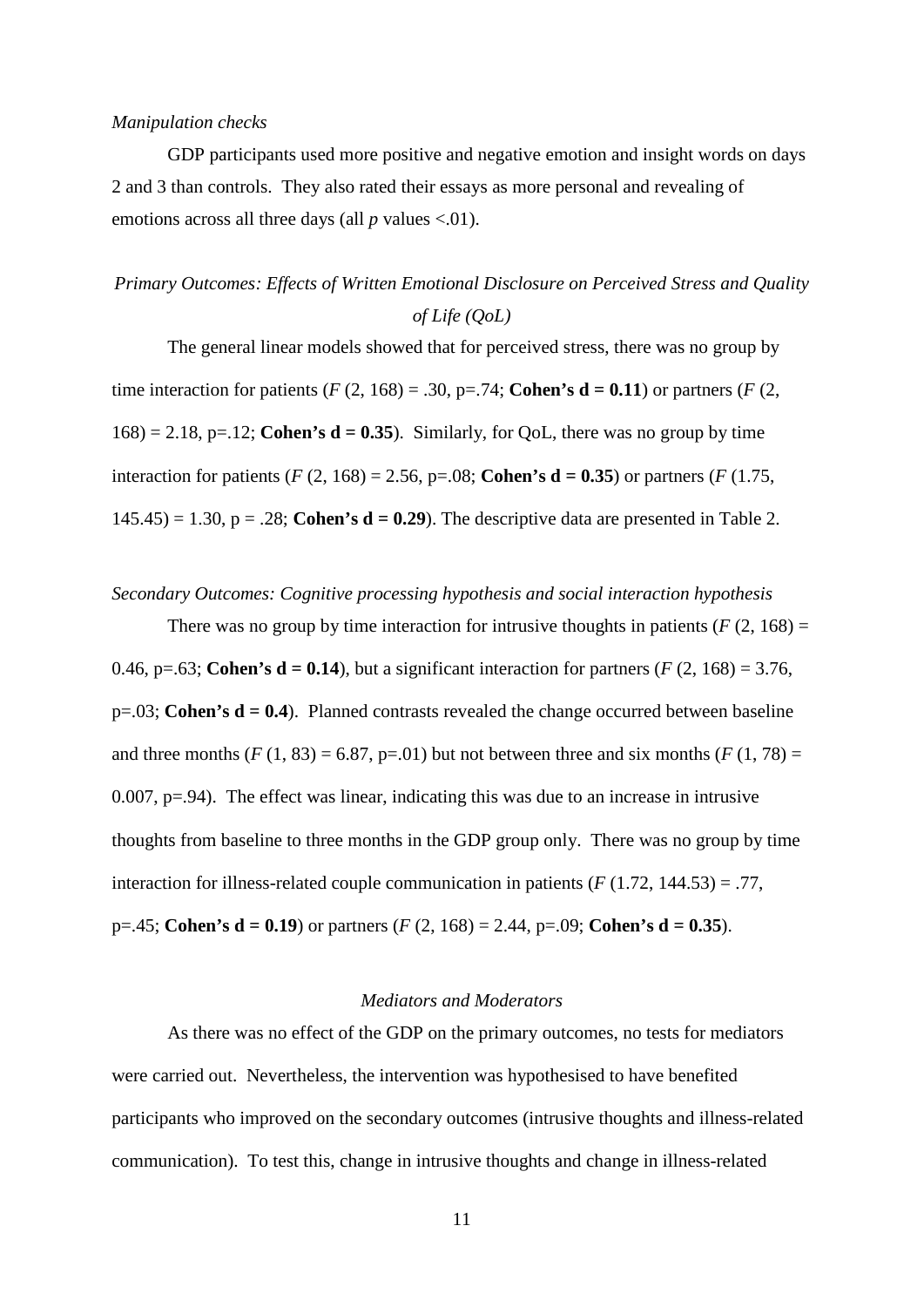communication were hypothesised to be moderated mediators (moderator variables whose values influence the process by which treatment leads to the outcome: [46]) of the relation between group and the primary outcomes. These change scores were centred to reduce multicollinearity. Analyses covered only the period from baseline to three months, when most change was expected to take place, to reduce chance of type-I errors.

As both hypothesized moderated mediators were continuous variables, hierarchical multiple linear regressions were utilised. The primary outcome at three months (i.e., QoL) was entered as the DV. The primary outcome at baseline was entered as a predictor on the first step, followed by group, the z-score of the moderated mediator and the interaction term of group by the z-score of the moderated mediator on the second step.

Change in illness-related communication moderated the effect of group on QoL in patients. The interaction explained 2.3% of the variance in QoL at three month follow-up: (B  $= 1.17$ , SE = .52, β = .20; *F* (1, 85) = 5.16, p=.03). Plotting QoL against change in illnessrelated communication for each group following [47] (see Figure **2**) showed that for the control group, QoL was high regardless of change in illness-related communication, whereas for the GDP group, QoL was better if illness-related communication improved, and worse if it worsened. Change in intrusive thoughts moderated the effect of group on perceived stress in patients. This interaction explained 3% of the variance in perceived stress at three month follow-up (B = -.43, SE = .16,  $\beta$  = -2.66; *F* (1, 84) = 7.07, p=.009). Plotting perceived stress against change in intrusive thoughts for each group (see Figure **3**) showed that for the control group, an increase in intrusive thoughts was associated with more perceived stress at three months, whereas for the GDP group, change in intrusive thoughts did not influence perceived stress. No moderated mediators were identified for partners.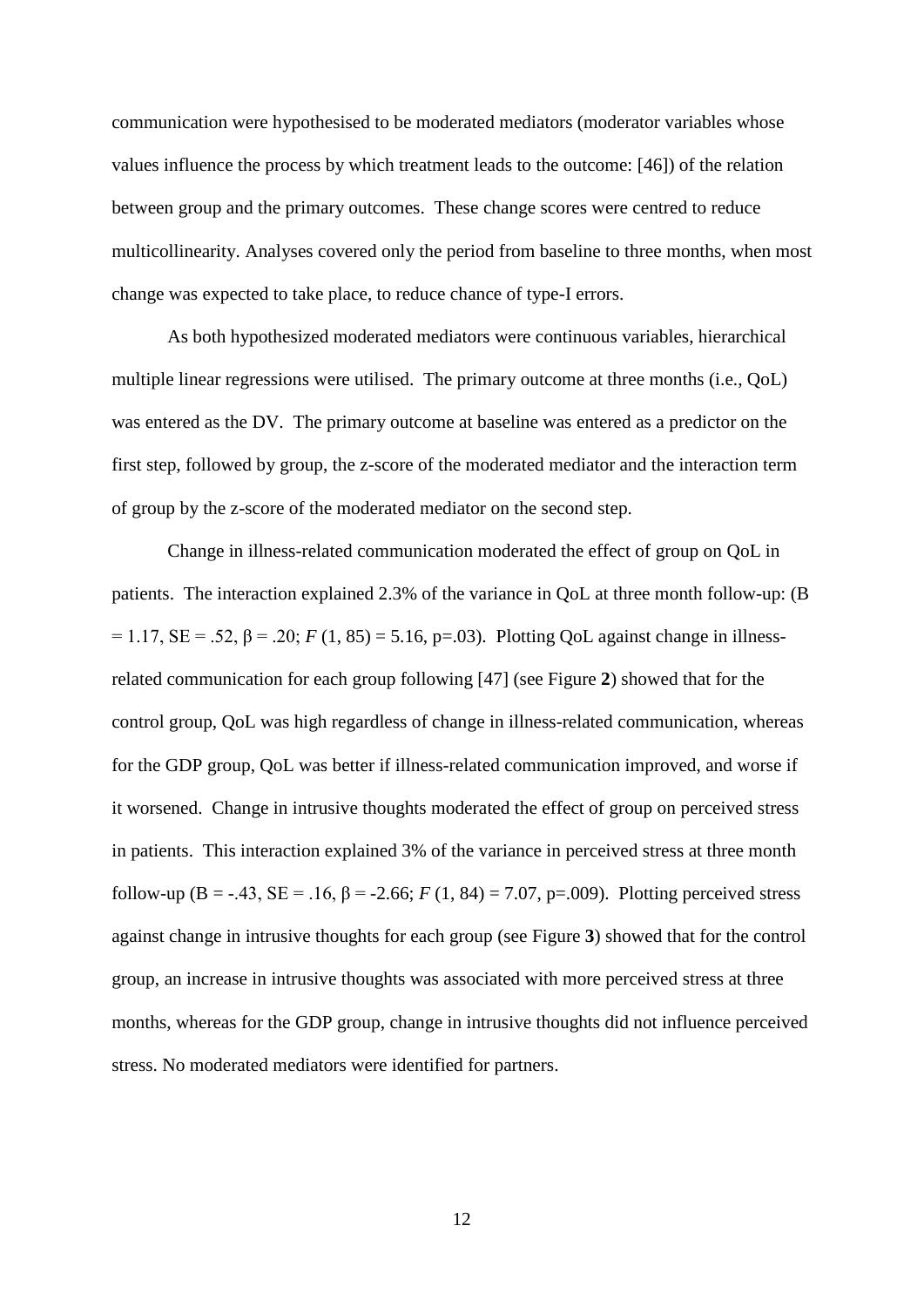#### Discussion

This study aimed to determine the effect of the GDP on perceived stress and QoL in ovarian cancer couples. However, contrary to expectations, despite including partners, there was no effect of the GDP on the primary outcomes. Approximately half the participants experienced a recurrence during the study. Written disclosure may be ineffective for dealing with recurrent stressors, as it does not teach strategies for dealing with possible recurrences. Studies with positive effects of writing on outcomes [12, 18, 22] have been carried out in patients with breast cancer, which has a much better prognosis than ovarian cancer, and have used standard non-guided writing, which may account for the differences in outcome.

Similarly, the cognitive processing hypothesis was not supported. Intrusive thoughts even increased in partners in the GDP group. Many patients may have already come to terms with the event (few reported high levels of intrusive thoughts). Alternatively, reductions in intrusive thoughts after writing have not been demonstrated in patients with chronic illness [8], which may be considered a concurrent stressor. Although it can be methodologically difficult to capture changes in cognitive processing, this finding means the GDP cannot be recommended for partners of patients with cancer.

Similarly, the social interaction hypothesis was not supported. There was no effect of the GDP on communication. Distressed couples are less likely to agree to participate in such studies [48], and CICS scores at baseline were high, suggesting communication was close to ceiling level. The GDP may be more effective in improving communication in couples experiencing communication problems. Alternatively, for illness-related communication to improve, couples may require training in communication skills.

In patients, enhanced illness-related communication was associated with better QoL in the GDP group only. Writing about emotional aspects of the cancer may have led some couples to share feelings and thoughts not previously revealed, leading to improved illnessrelated communication and coping with the disease, and thus improved QoL. This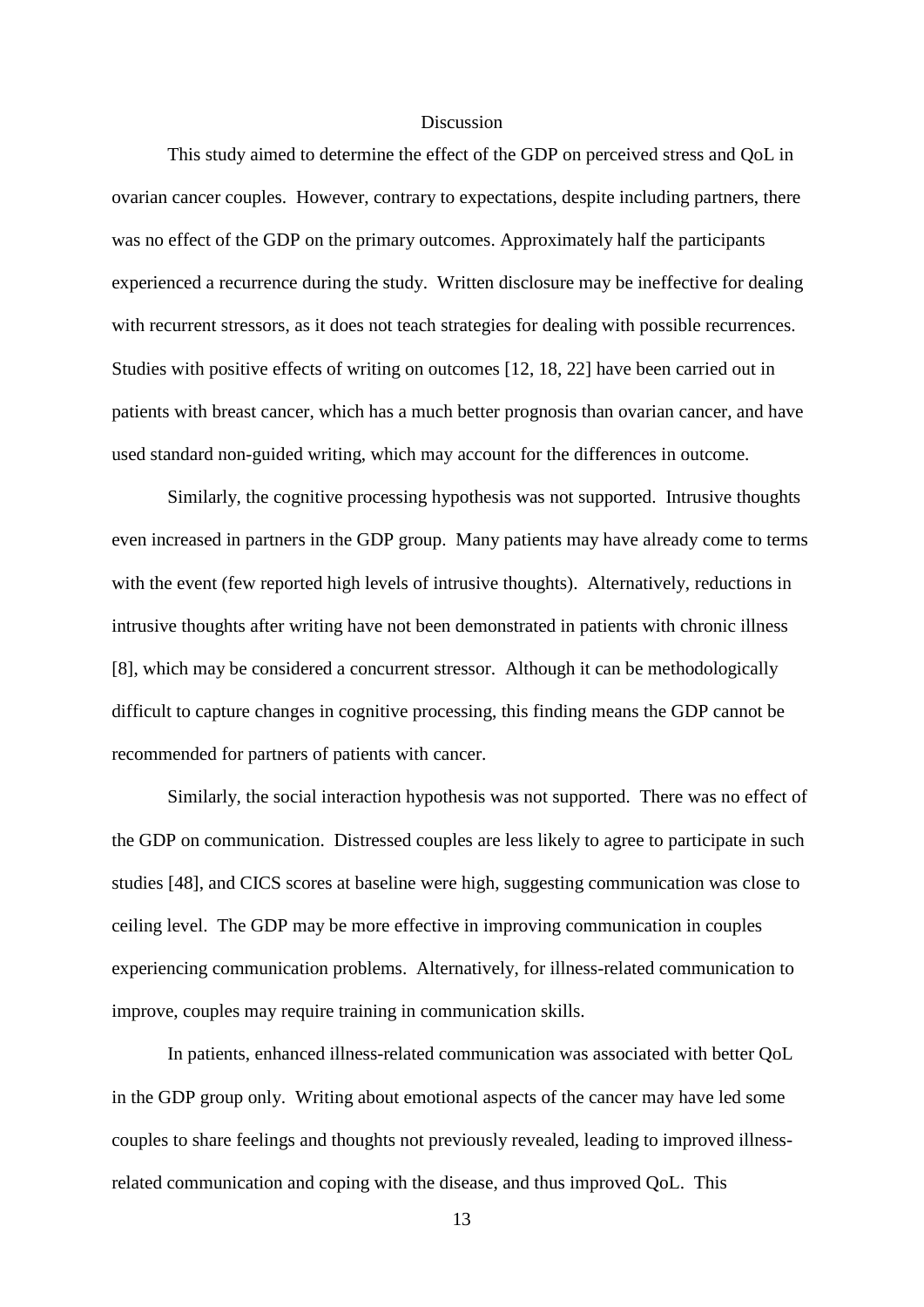relationship fits in with the moderated mediation model outlined by Preacher where a fourth variable affects the path between the independent variable and the moderator [49] (see Figure 4). Writing prior to discussing the illness may help break down social constraints, organize thoughts and enhance disclosure [13, 31]. Conversely, writing and not talking may resurface issues that are not addressed, leading to increased social constraint. To test this hypothesis**,**  direct assessment of communication by asking participants about how much they discussed the illness with their partner after writing is required**.**

In patients, the GDP buffered the effect of increased intrusive thoughts. An increase in intrusive thoughts was not associated with increased perceived stress at three months, in the GDP group only. The GDP may have enhanced self-efficacy for dealing with distressing cancer-related thoughts, by enabling reflection on coping with the illness. Precise verbal labelling of unpleasant emotions and causally linking aspects of their memories in the GDP may enable individuals to process such contents in more controlled prefrontal regions, and regulate unpleasant intrusions possibly emanating from limbic-level processing [50]. **Further research is needed to test whether the GDP is effective in** preventing distress in individuals experiencing high levels of intrusive thoughts.

Several issues need to be addressed in future research. Fifteen minutes was often insufficient for participants to describe their diagnosis and treatment. On Day 1, participants should be invited to write until they feel they have completed all necessary details or be provided with e.g., 30 minutes. Also, the results were based on a cancer that affects only women. The effects of structured writing about cancer/other chronic illnesses where the man is the patient need to be determined.

This study had several limitations. First, for ethical reasons, no demographic information was collected about non-responders, preventing comparisons with responders. Second, the power analysis was based on an anticipated large effect size. **Basing it on**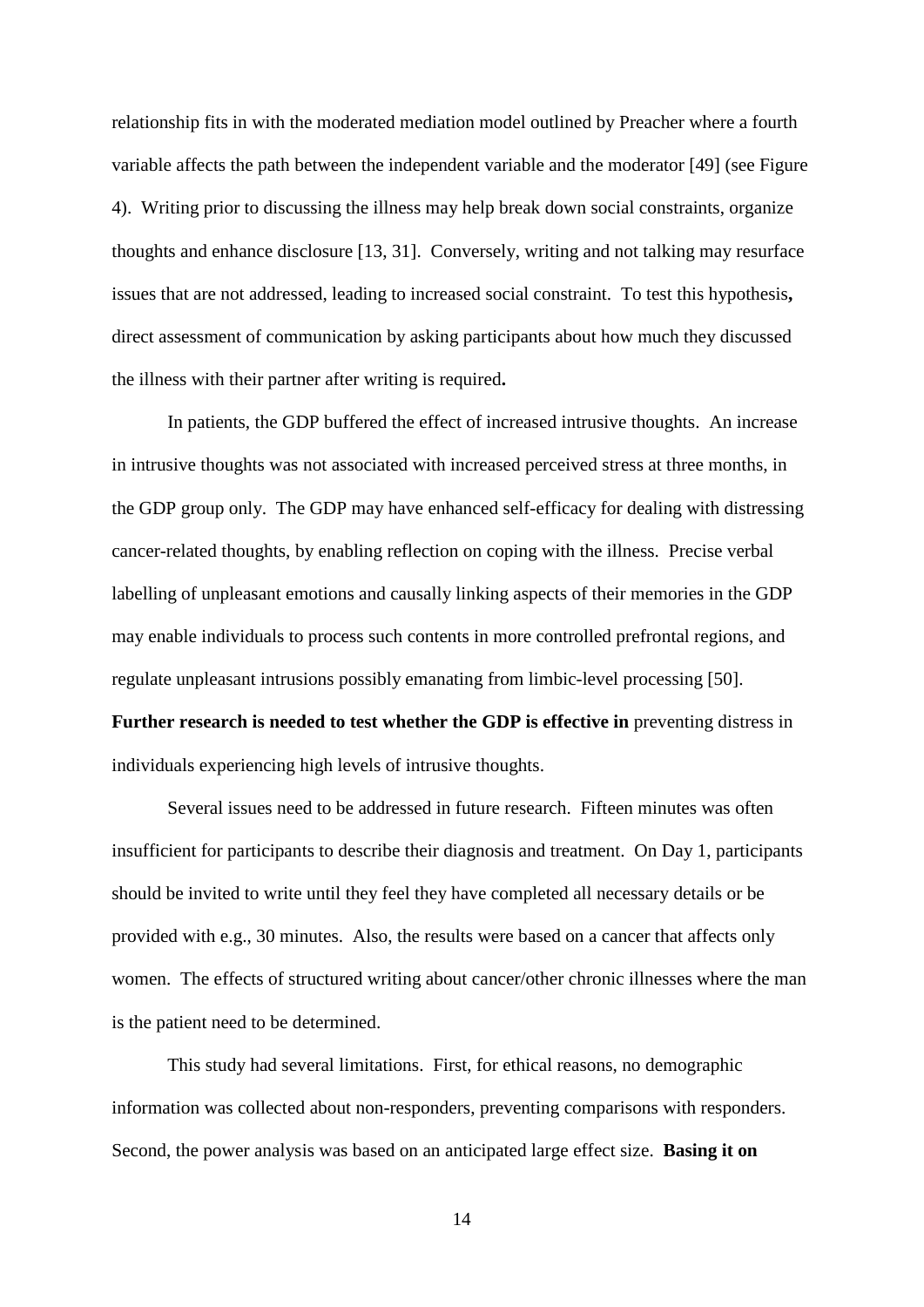**effects of written disclosure in cancer from previous studies (with smaller effects) might have been more appropriate.** Third, medical data was self-reported. Although the high correlation between patient- and consultant-reported CA 125 levels suggested it was accurate, medical information would ideally have been validated against records. Fourth, the participants were members of a support charity, thus possibly more motivated to engage in the study than the general population with ovarian cancer due to use of more active coping strategies [51]. **Finally, the PSS may not have captured cancer-related distress sufficiently. The full IES might have been a more appropriate measure of cancerrelated distress. Avoidant coping as measured by the IES avoidance subscale could also have mediated the results.**

Overall, the findings suggest guided written emotional disclosure is not effective for all ovarian cancer couples, and may even cause negative effects in partners. However, in patients, change in illness-related communication moderated improvements in QoL**,**  suggesting that **further research is required to determine whether** the GDP **benefits** patients if the instructions promote communication. **Testing whether** the GDP **reduces** intrusive thoughts **in individuals high in** perceived stress **is also recommended**. **If these protective effects can be replicated, it is important** to understand the mechanisms by which they may occur and whom the GDP may benefit.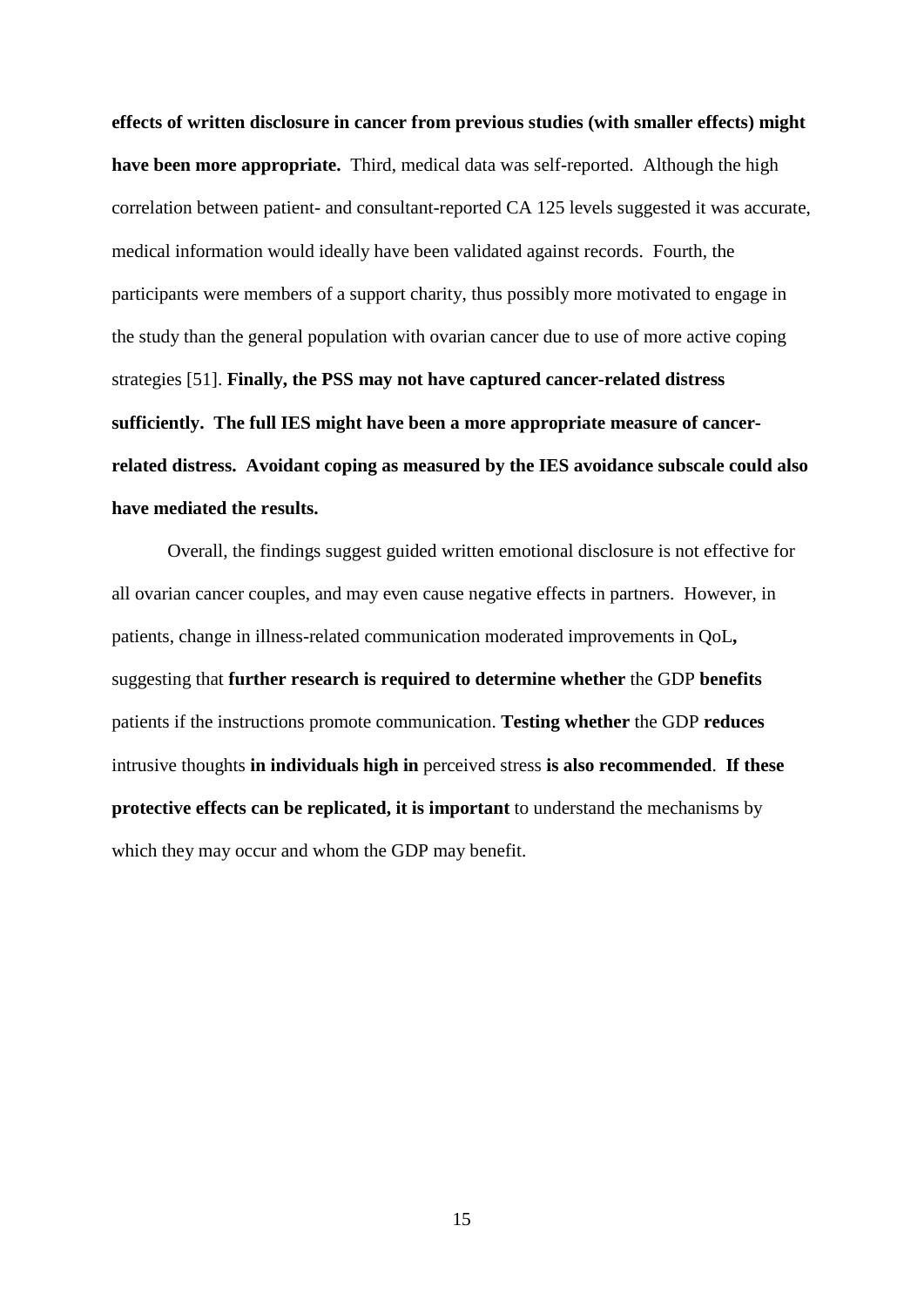#### References

1. Office for National Statistics, Statistical Bulletin: Cancer survival in [England:](http://www.statistics.gov.uk/pdfdir/can0410.pdf) one-year and [five-year](http://www.statistics.gov.uk/pdfdir/can0410.pdf) survival for 21 common cancers, by sex and age, April 2011. Retrieved 14<sup>th</sup> March 2012 from [www.statistics.gov.uk.](http://www.statistics.gov.uk/)

2. Pan SY, Ugnat A-M, Mao Y, Wen SW, & Johnson, KC. Association of cigarette smoking with ovarian cancer. Int J Cancer 2004*;* **111**: 124-130.

3. Norton TR, Manne SL, Rubin S, Carlson J, Hernandez E, Edelson MI et al. (2004).

Prevalence and predictors of psychological distress among women with ovarian cancer. J Clin Oncol 2004; **22**: 919-926.

4. Hodgkinson K, Butow P, Fuchs A, Hunt GE, Stenlake A, Hobbs KM, et al. Long-term survival from gynecologic cancer: Psychosocial outcomes, supportive care needs and positive outcomes. Gynecol Oncol 2007; **104**: 381-389.

5. Molassiotis A, Chan CWH, Yam BMC, Chan SJ. Quality of life in Chinese women with gynaecological cancers. Support Care Cancer 2000; **8**: 414-422.

6. Hersch J, Juraskova I, Price M, Mullan B. Psychosocial interventions and quality of life in gynaecological cancer patients: a systematic review. Psycho-Oncol 2009*;* **18***:* 795-810.

7. Frattaroli J. Experimental disclosure and its moderators: a meta-analysis. Psychol Bull 2006; **132**: 823-865.

8. Frisina PG, Borod JC Lepore SJ. A meta-analysis of the effects of written emotional disclosure on the health outcomes of clinical populations. J Nerv Ment Dis 2004; **192**: 629- 634.

9. Walker BL, Nail LM, Croyle RT. (1999). Does emotional expression make a difference in reactions to breast cancer? Oncol Nurs Forum 1999; **26**: 1025-1032.

10. Rosenberg HJ, Rosenberg SD, Ernstoff MS, Wolford GL, Amdur RJ, Elshamy RN et al. (2002). The impact of an expressive disclosure intervention on the health of prostate cancer patients. *Int J Psychiatry Med 2002; 32*: 37-53.

11. de Moor C, Sterner J, Hall M, Warneke C, Gilani Z, Amato R, et al. A pilot study of the effects of expressive writing on psychological and behavioral adjustment in patients enrolled in a Phase II trial of vaccine therapy for metastatic renal cancer. Health Psychol 2002; **21**: 615-619.

12. Stanton AL, Danoff-Burg S, Sworowski L, Collins CA, Branstetter AD, Rodriguez-Hanley A, et al. Randomized controlled trial of written emotional expression and benefit finding in breast cancer patients. J Clin Oncol 2002; **20**: 4160-4168.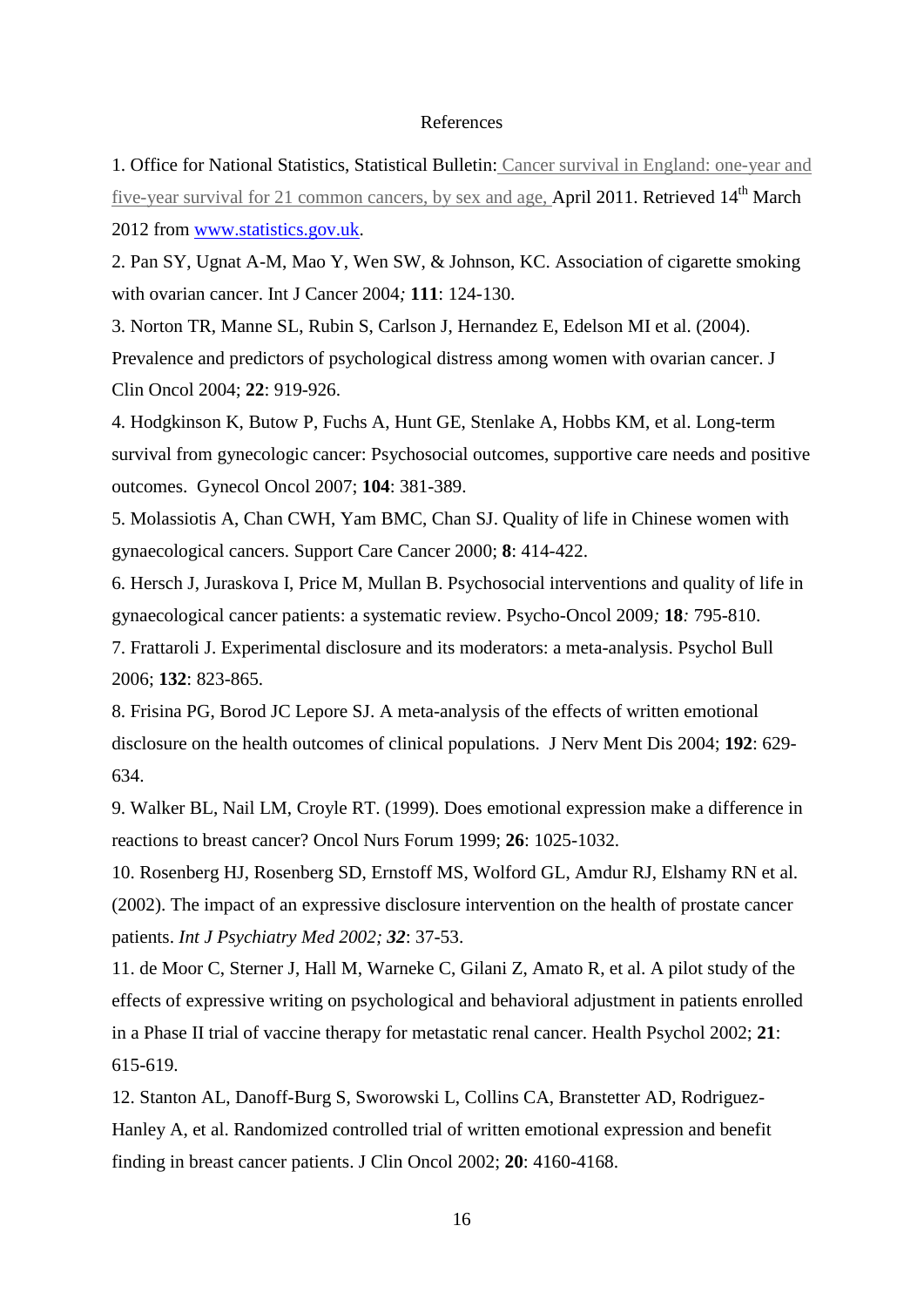13. Zakowski SG, Ramati A, Morton C, Johnson P, Flanigan R. Written emotional disclosure buffers the effects of social constraints on distress among cancer patients. Health Psychol 2004; **23**: 555-563.

14. Bruera E, Willey J, Cohen M, et al. Expressive writing in patients receiving palliative care: a feasibility study. J Palliat Med 2008; **11**: 15-19.

15. Cepeda MS, Chapman R, Miranda N, et al. Emotional disclosure through patient narrative may improve pain and well-being: results of a randomized controlled trial in patients with cancer pain. J Pain Sympt Manag 2008; **35**: 623-31.

16. de Moor J, Moye L, Low MD, et al. Expressive writing as a presurgical stress management intervention for breast cancer patients. J Soc Integrative Oncol 2008; **6:** 59-66. 17. Gellaitry G, Peters K, Bloomfield D, Horne R. Narrowing the gap: the effects of an expressive writing intervention on perceptions of actual and ideal emotional support in women who have completed treatment for early stage breast cancer. Psycho-Oncol 2010; **19**: 77-84.

18. Henry EA, Schlegel RJ, Talley AE, Molix LA, Bettencourt BA. The feasibility and effectiveness of expressive writing for rural and urban breast cancer survivors. Oncol Nurs Forum 2010; **37:** 749-57.

19. Low CA, Stanton AL, Bower JE, Gyllenhammer L. A randomized controlled trial of emotionally expressive writing for women with metastatic breast cancer. Health Psychol 2010; **29:** 460-66.

20. Jensen-Johansen MB, Christensen S, Valdimarsdottir H, et al. Effects of an expressive writing intervention on cancer-related distress in Danish breast cancer survivors – results from a nationwide randomized clinical trial. Psycho-Oncol 2012. DOI: 10.1002/pon.3193.

21. Mosher CE, DuHamel KN, Lam J, et al. Randomised trial of expressive writing for distressed metastatic breast cancer patients. Psychol Health 2012; **27:** 88-100.

22. Park EY, Yi M. Development and effectiveness of expressive writing program for women with breast cancer in Korea. J Korean Acad Nurs 2012; **42:** 269-79.

15. Moher D, Schulz KF, Altman DG. The CONSORT statement: revised recommendations for improving the quality of reports of parallel-group randomised trials. Lancet 2001; **357***:* 1191-1194.

23. Snyder DK, Gordon KC, Baucom DH. Treating affair couples: Extending the written disclosure paradigm to relationship trauma. Clin Psychol: Sci Pr 2004*;* **11**: 155-159. 24. Slatcher RB, Pennebaker JW (2006). How do I love thee? Let me count the words: The social effects of expressive writing. Psychol Sci 2006; **17**: 260-264.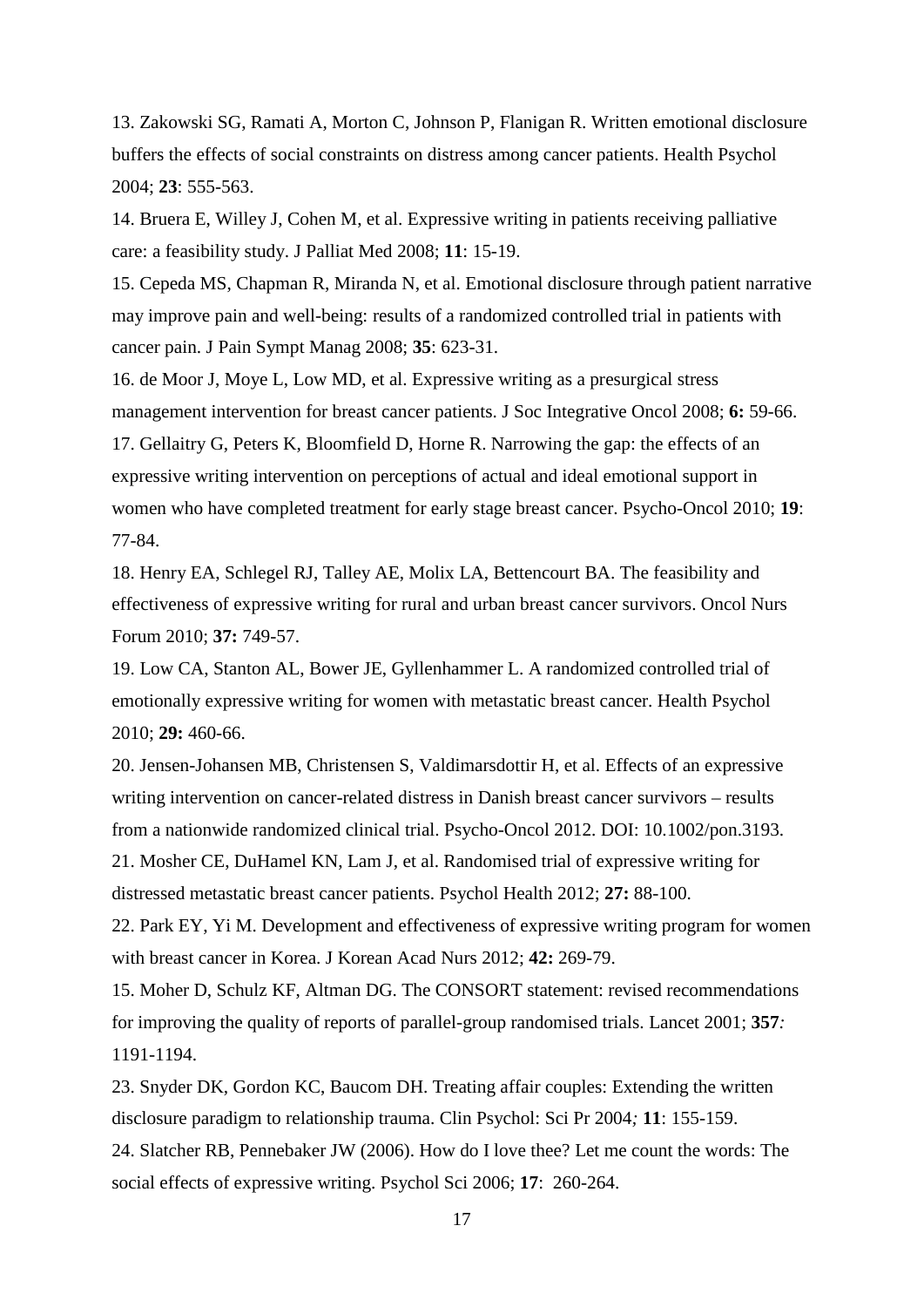25. Lepore SJ, Greenberg MA. Mending broken hearts: Effects of expressive writing on mood, cognitive processing, social adjustment and health following a relationship breakup. Psychol Health 2002; **17**: 547-560.

26. Pennebaker JW. Writing about emotional experiences as a therapeutic process. *Psychol Sci 1997;* **8**: 162-166.

27. Smyth J, True N, Souto J. Effects of writing about traumatic experiences: The necessity for narrative structuring. *J Soc Clin Psychol 2001;* **20**: 161-172.

28. Lutgendorf SK, Antoni MH (1999). Emotional and cognitive processing in a trauma disclosure paradigm. *Cognitive Ther Res 1999;* **23**: 423-440.

29. Duncan E Gidron Y. Written emotional expression and health: Evidence for a new Guided Disclosure technique. *Proc Brit Psychol Society 1999;* **7**: 29.

30. Gidron Y, Duncan E, Lazar A, Biderman A, Tandeter H, Shvartzman P. Effects of written disclosure of stressful experiences on clinic visits and symptoms in frequent clinic attenders. *Fam Pract 2002;* **19**: 161-166.

31. Duncan E, Gidron Y, Rabin E, Gouchberg L, Moser AM, Kapelushnik J. The effects of guided written disclosure on psychological symptoms among parents of children with cancer. *J Fam Nurs 2007;* **13**: 370-384.

32. Broderick JE, Stone AA, Smyth JM, Kaell AT. The feasibility and effectiveness of an expressive writing intervention for rheumatoid arthritis via home-based videotaped instructions. Annals Behav Med 2004: **27**: 50-59.

33. Broderick JE, Junghaenel DU, Schwartz JE. Written emotional expression produces health benefits in fibromyalgia patients. Psychosom Med 2005; **67:** 326-34.

34. Pennebaker JW, Graybeal A. Patterns of natural language use: Disclosure, personality and social integration. *Curr Dir Psychol Sci 2001;* **10**: 90-93.

35. Kovac SH, Range LM. Writing projects: lessening undergraduates' unique suicidal bereavement. *Suicide and Life-Threatening Behavior 2000;* **30**: 50-60.

36. Schoutrop MJA, Lange A, Hanewald G, Davidovich U, Salomon H. Structured writing and processing major stressful events: A controlled trial. *Psychother Psychosom 2002;* **71**: 151-157.

37. Moher D, Schulz KF, Altman DG. The CONSORT statement: revised recommendations for improving the quality of reports of parallel-group randomised trials. Lancet 2001; **357***:* 1191-1194.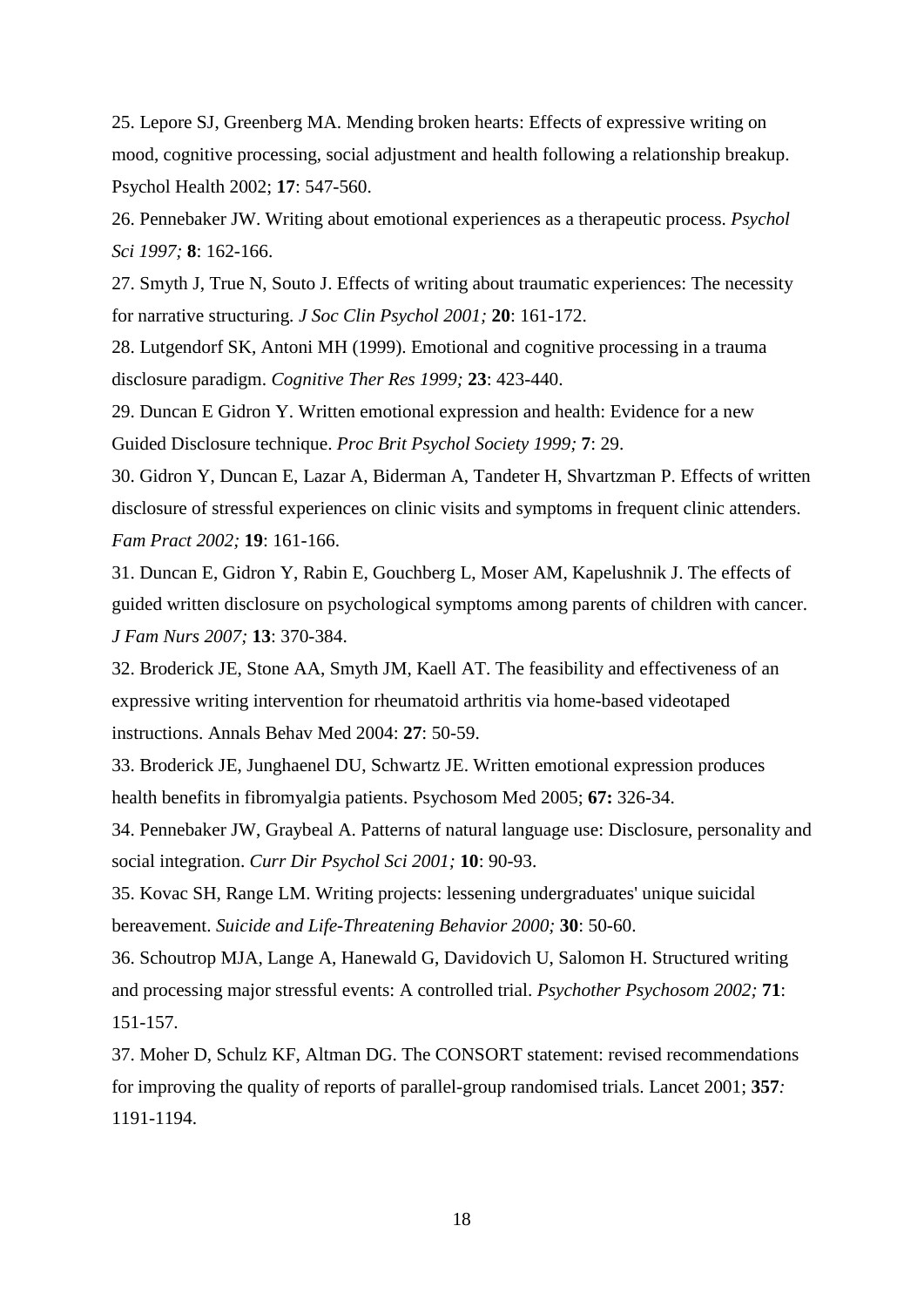38. Bast RC, Klug TL, St John E, Jenison E, Niloff JM, Lazarus H, et al. A radioimmunoassay using a monoclonal-antibody to monitor the course of epithelial ovarian cancer. New Eng J Med 1983; **309**: 883-887.

39. Basen-Engquist K, Bodurka-Bevers D, Fitzgerald MA, Webster K, Cella D, Hu S, et al. Reliability and validity of the Functional Assessment of Cancer Therapy - Ovarian. *J Clin Oncol;* **19**: 1809-1817.

40. Cella D, Zagari MJ, Vandoros C, Gagnon DD, Hurtz HJ, Nortier JWR. Epoetin alfa treatment results in clinically significant improvements in quality of life in anemic cancer patients when referenced to the general population. *J Clin Oncol 2003;* **21:** 366-373.

41. Cohen S, Williamson G. Perceived stress in a probability sample of the United States. In *The social psychology of health: Claremont Symposium on applied social psychology,* S. Spacapan S, Oskamp S (eds.). Sage Publications: Newbury Park, CA, 1988; 31-67.

42. Weiss D, Marmar C. The Impact of Event Scale - Revised. In *Assessing Psychological Trauma and PTSD*, Wilson J, Keane T (eds.). Guildford, New York, 1997

43. Arden-Close E, Moss-Morris R, Dennison L, Bayne L, Gidron Y. The Couples' Illness Communication Scale (CICS): Development and validation of a measure assessing illnessrelated couple communication. *Brit J Health Psych 2010;* **15***: 543- 559.*

44. Pennebaker JW, Booth RJ, Francis ME. Linguistic Inquiry and Word Count: LIWC 2007 (Version 2007). LIWC, Austin, TX, 1997. [Computer software].

45. Hollis S, Campbell F. What is meant by intention to treat analysis? Survey of published randomised controlled trials. *Brit Med J 1999;* **319**: 670-674.

46. Muller D, Judd CM, Yzerbyt VY. (2005). When moderation is mediated and mediation is moderated. *J Pers Soc Psychol 2005;* **89**: 852-863.

47. Aiken LS, West SG. *Multiple regression: Testing and interpreting interactions*. Sage Publications, California, 1991.

48. Manne S, Ostroff J, Winkel G, Fox K, Grana G, Miller E. Couple-focused group intervention for women with early stage breast cancer. *J Consult Clin Psych 2005;* **73**: 646.

49. Preacher KJ, Rucker DD, Hayes AF. Assessing moderated mediation hypotheses: Theory, methods and prescriptions. Multivar Behav Res 2007; **42:** 185-227.

50. Hariri AR, Bookheimer SY, Mazziotta C. Modulating emotional responses: Effects of a neocortical network on the limbic system. Neuroreport 2000; **11**: 43-48.

51. Grande GE, Myers LB, Sutton SR. How do patients who participate in cancer support groups differ from those who do not? *Psycho-Oncol 2006;* **15**: 321-334.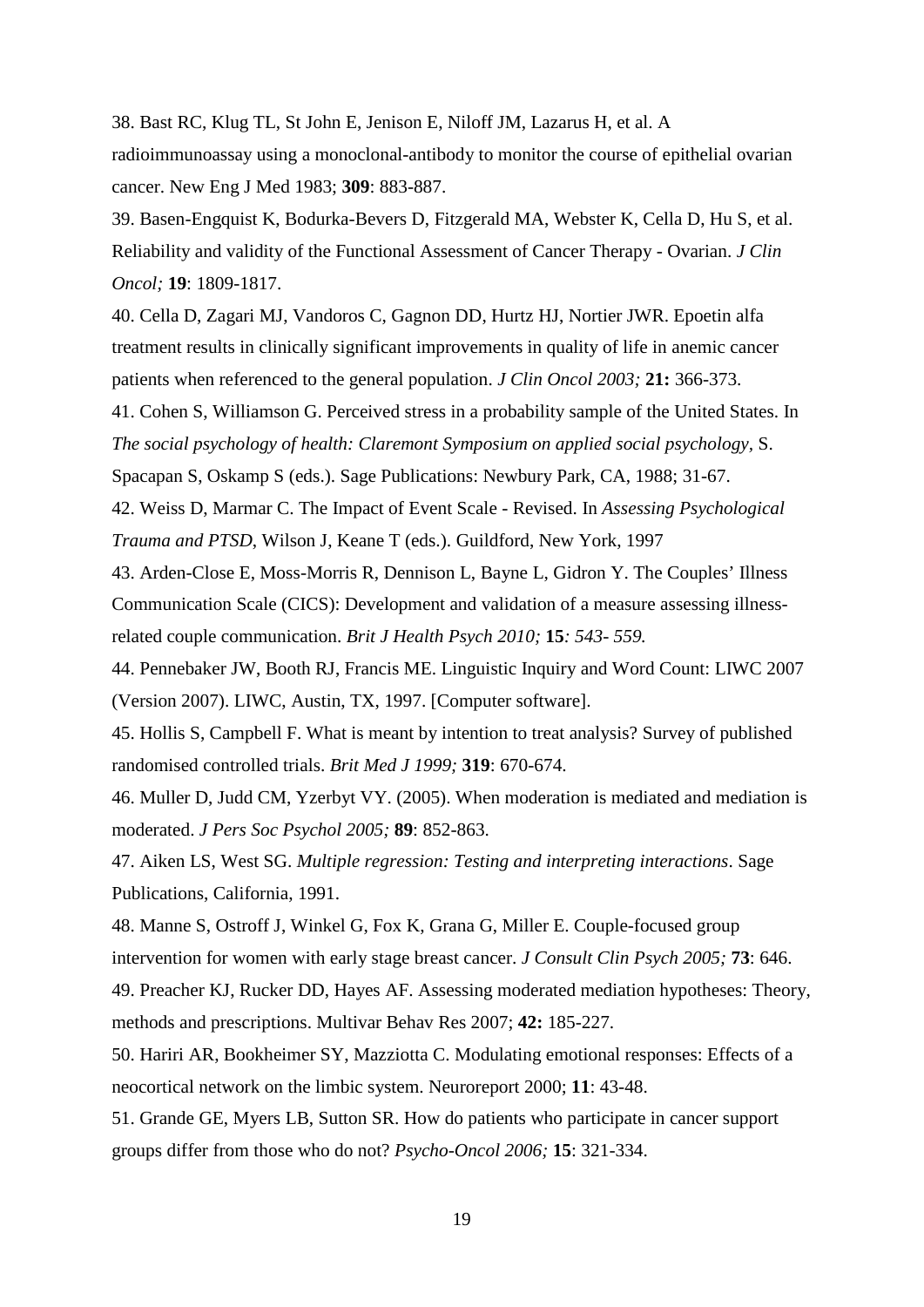| Table 1: Baseline demographic and illness characteristics of patients and partners |  |
|------------------------------------------------------------------------------------|--|
|------------------------------------------------------------------------------------|--|

|                                   | Control $(n=49)$<br><b>GDP</b> |                | <b>Statistical</b>      |  |
|-----------------------------------|--------------------------------|----------------|-------------------------|--|
|                                   | $(n=53)$                       |                | comparison              |  |
| Patients' Age (Mean, SD)          | 53.02 (10.30)                  | 57.39 (8.09)   | $t = 2.32$ (p=.02)*     |  |
| Disease stage:                    |                                |                |                         |  |
| $\bf{I}$                          | $12(22.6\%)$                   | $11(22.4\%)$   | $\chi^2$ = 3.89 (p=.27) |  |
| $\mathbf{I}$                      | $4(7.55\%)$                    | $10(20.4\%)$   |                         |  |
| $\mathop{\rm III}$                | 30 (56.6%)                     | 24 (49.0%)     |                         |  |
| IV                                | $7(13.2\%)$                    | 4(8.16%)       |                         |  |
| Months since diagnosis (Mean, SD) | 43.29 (34.05)                  | 31.54(21.22)   | $t = -2.09$ (p=.04)*    |  |
| Months since treatment (Mean, SD) | 16.40(19.44)                   | 13.65 (15.34)  | $t = -.78$ (p=.44)      |  |
| Having treatment                  | $7(13.2\%)$                    | $6(12.2\%)$    | $\chi^2$ = .02 (p=1)    |  |
| Had recurrence                    | $30(56.6\%)$                   | 24 (49.0%)     | $\chi^2$ = .59 (p=.55)  |  |
| Number of chemotherapy courses    | 1.85(1.35)                     | 1.53(0.96)     | $t = -1.36$ (p=.18)     |  |
| (Mean, SD)<br>Had surgery         | 51 (96.2%)                     | 43 (87.8%)     | $\chi^2$ = 2.52 (p=.15) |  |
| Had radiotherapy                  | 6(11.3%)                       | $5(10.2\%)$    | $\chi^2$ = .03 (p=1)    |  |
| Years married/living with partner | 25.67(13.66)                   | 28.62 (10.98)  | $t = 1.11$ (p=.27)      |  |
| (Mean, SD)<br>Education:          |                                |                | $\chi^2$ = 1.92 (p=.38) |  |
| <b>GCSEs</b>                      | $16(30.2\%)$                   | 21 (42.9%)     |                         |  |
| A-levels/equivalent               | 18 (34.0%)                     | 15 (30.6%)     |                         |  |
| Degree                            | 19 (35.8%)                     | 13 (26.5%)     |                         |  |
| Employed                          | 23 (43.4%)                     | 14 (28.6%)     | $\chi^2$ = 2.42 (p=.15) |  |
| Partners' age (Mean, SD)          | 55.34 (10.92)                  | 60.43(9.22)    | $t = 2.33$ (p=.02)      |  |
| Partners' education:              |                                |                | $\chi^2$ = .15 (p=.93)  |  |
| <b>GCSEs</b>                      | 14 (26.4%)                     | 11 (22.4%)     |                         |  |
| A-levels/equivalent               | 18 (34.0%)                     | 16 (32.7%)     |                         |  |
| Degree                            | 21 (39.6%)                     | 22 (44.9%)     |                         |  |
| Partner employed                  | 24 (45.2%)                     | 35 (71.4%)     | $\chi^2$ = 3.04 (p=.11) |  |
| CA 125 level (Mean, SD)           | 60.43 (165.64)                 | 65.64 (105.25) | $t = .21$ (p=.83)       |  |

 $*_{p<.05}$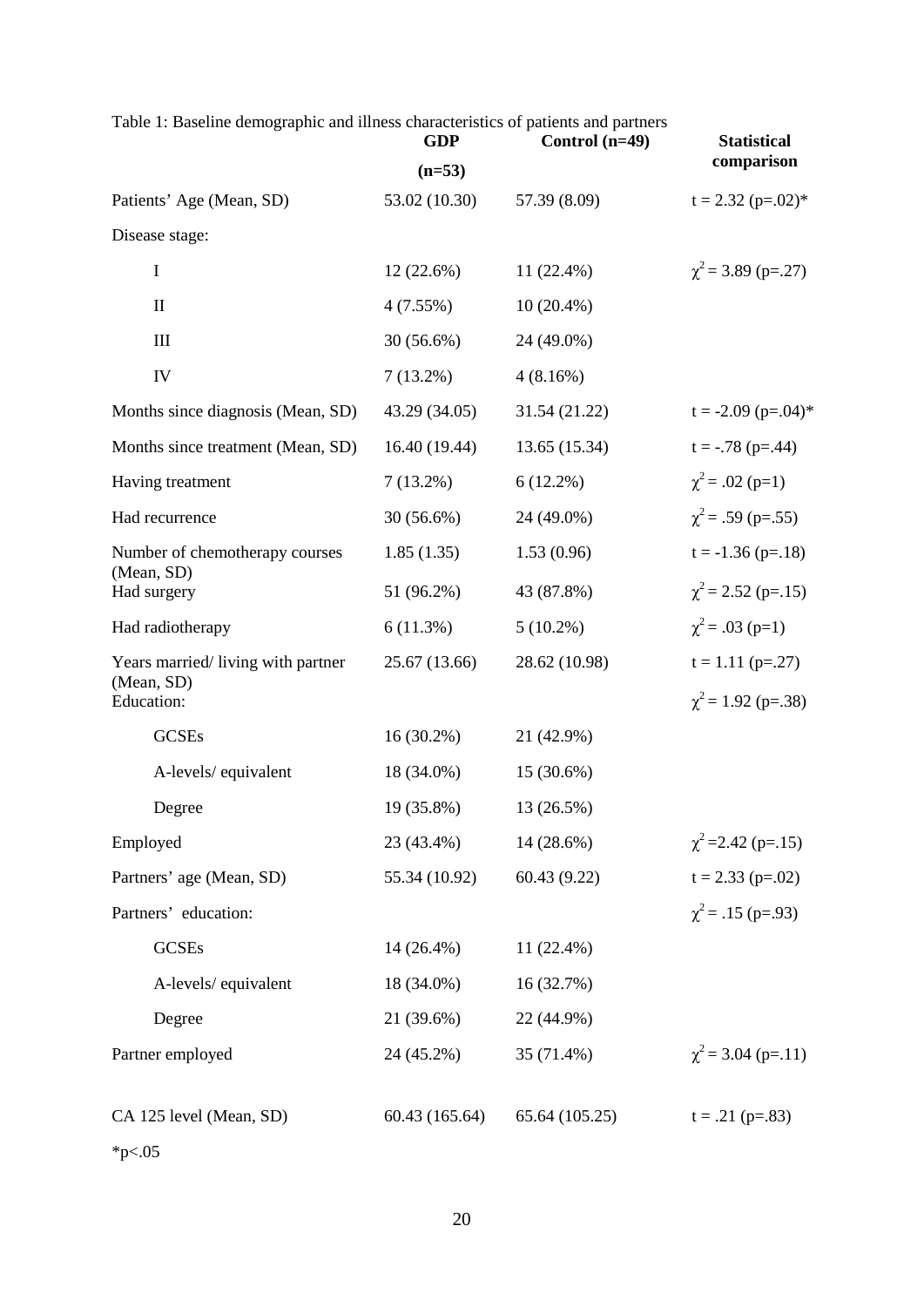| <b>Outcome</b>                             |          | Group      | <b>Baseline</b> | 3 month       | 6 month follow- |
|--------------------------------------------|----------|------------|-----------------|---------------|-----------------|
|                                            |          |            |                 | follow-up     | up              |
| Quality of Life                            | Patients | <b>GDP</b> | 58.87 (12.53)   | 56.00(15.30)  | 56.30 (14.96)   |
|                                            |          | Control    | 60.13 (11.06)   | 60.26 (11.77) | 60.26 (12.58)   |
|                                            | Partners | <b>GDP</b> | 45.75 (7.40)    | 46.86 (7.61)  | 45.50 (7.63)    |
|                                            |          | Control    | 50.94 (8.99)    | 49.57 (8.53)  | 49.11 (8.90)    |
| <b>Perceived Stress</b>                    | Patients | <b>GDP</b> | 18.10 (7.70)    | 18.95 (7.68)  | 18.85 (7.74)    |
|                                            |          | Control    | 14.17 (7.67)    | 15.09 (6.92)  | 16.23(7.82)     |
|                                            | Partners | <b>GDP</b> | 15.13 (6.69)    | 17.13(6.52)   | 16.45(6.19)     |
|                                            |          | Control    | 12.29 (6.92)    | 12.40(6.36)   | 13.29 (7.68)    |
| Intrusive<br>thoughts                      | Patients | <b>GDP</b> | 10.90 (7.46)    | 10.68(8.00)   | 11.40 (7.59)    |
|                                            |          | Control    | 8.92 (6.96)     | 9.06(6.55)    | 9.36(6.90)      |
|                                            | Partners | <b>GDP</b> | 8.14(5.95)      | 9.95 (7.49)   | 10.24(6.92)     |
|                                            |          | Control    | 8.54(6.59)      | 7.86(6.28)    | 8.03(6.21)      |
| Illness-related<br>couple<br>communication | Patients | <b>GDP</b> | 13.63(4.10)     | 14.00(3.72)   | 14.10(3.62)     |
|                                            |          | Control    | 13.58(3.65)     | 14.39 (3.27)  | 14.28 (3.34)    |
|                                            | Partners | <b>GDP</b> | 14.65(3.58)     | 14.30 (3.79)  | 14.38 (3.45)    |
|                                            |          | Control    | 16.20(2.71)     | 14.86 (3.43)  | 15.26(3.27)     |

Table 2: Scores for the primary and secondary outcomes by group: patients and partners (means presented with standard deviations in brackets)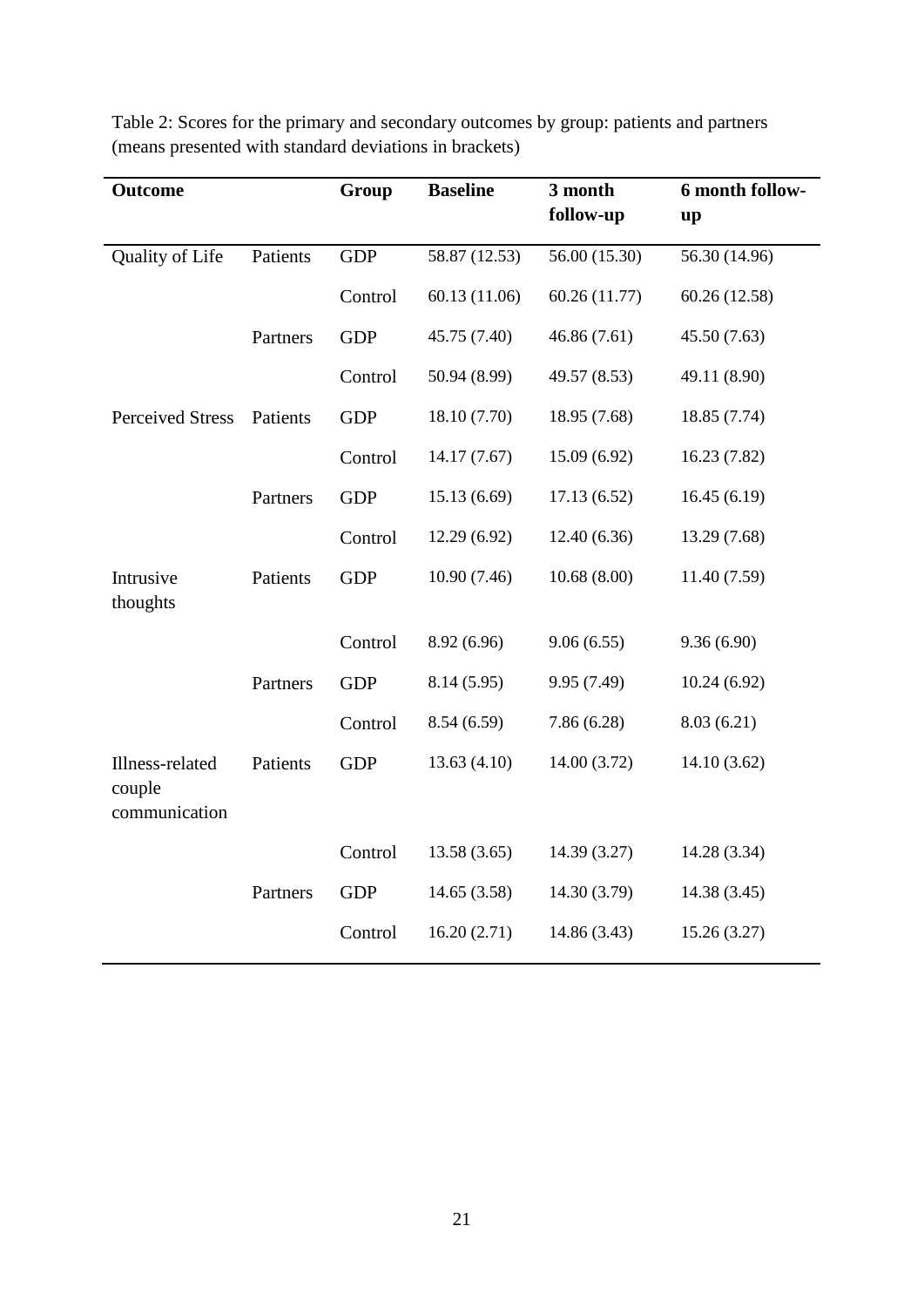

Figure 1: Flow of participants through the trial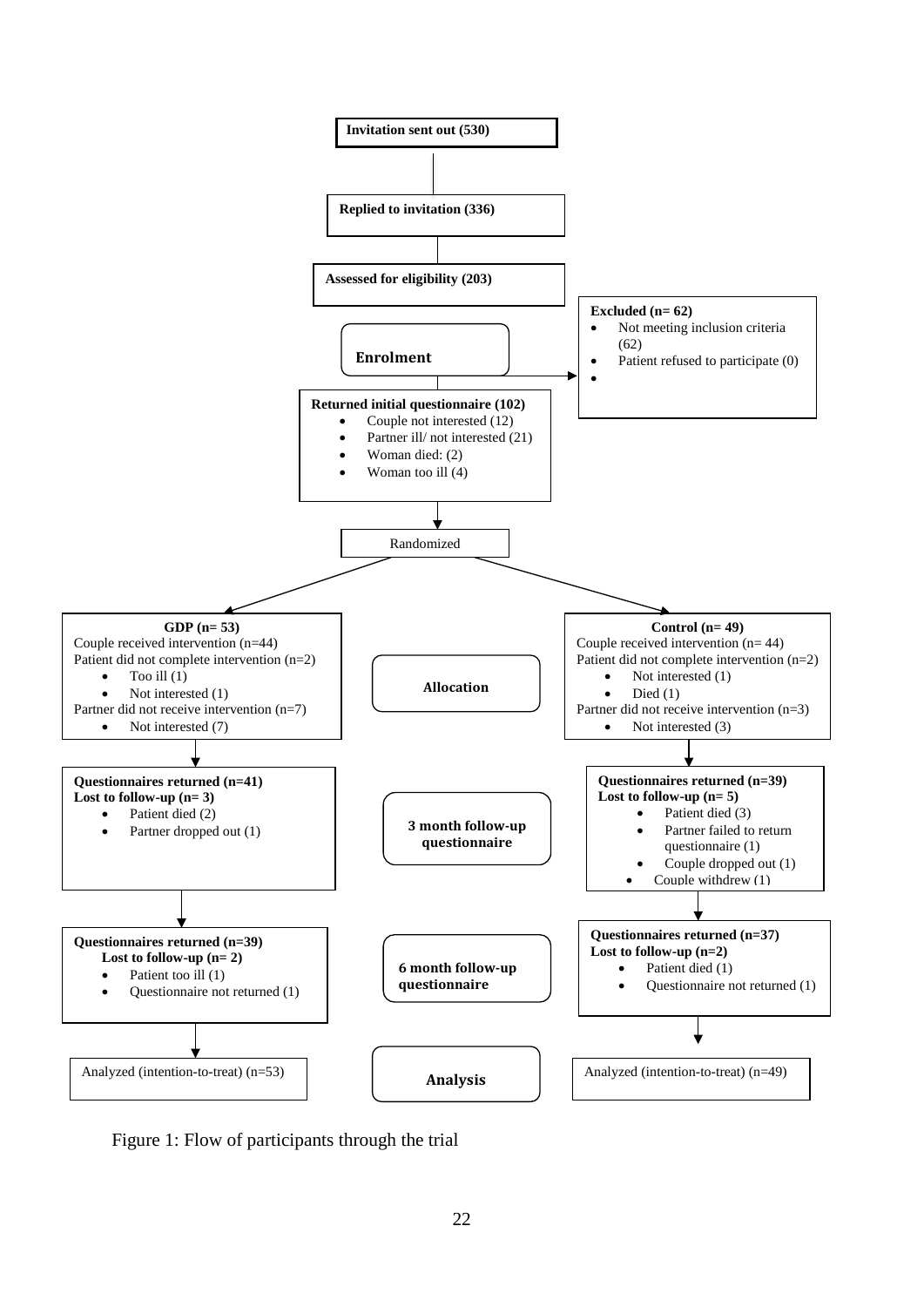

Figure **2**: Change in illness-related communication as a moderator of the effects of group on quality of life – patients